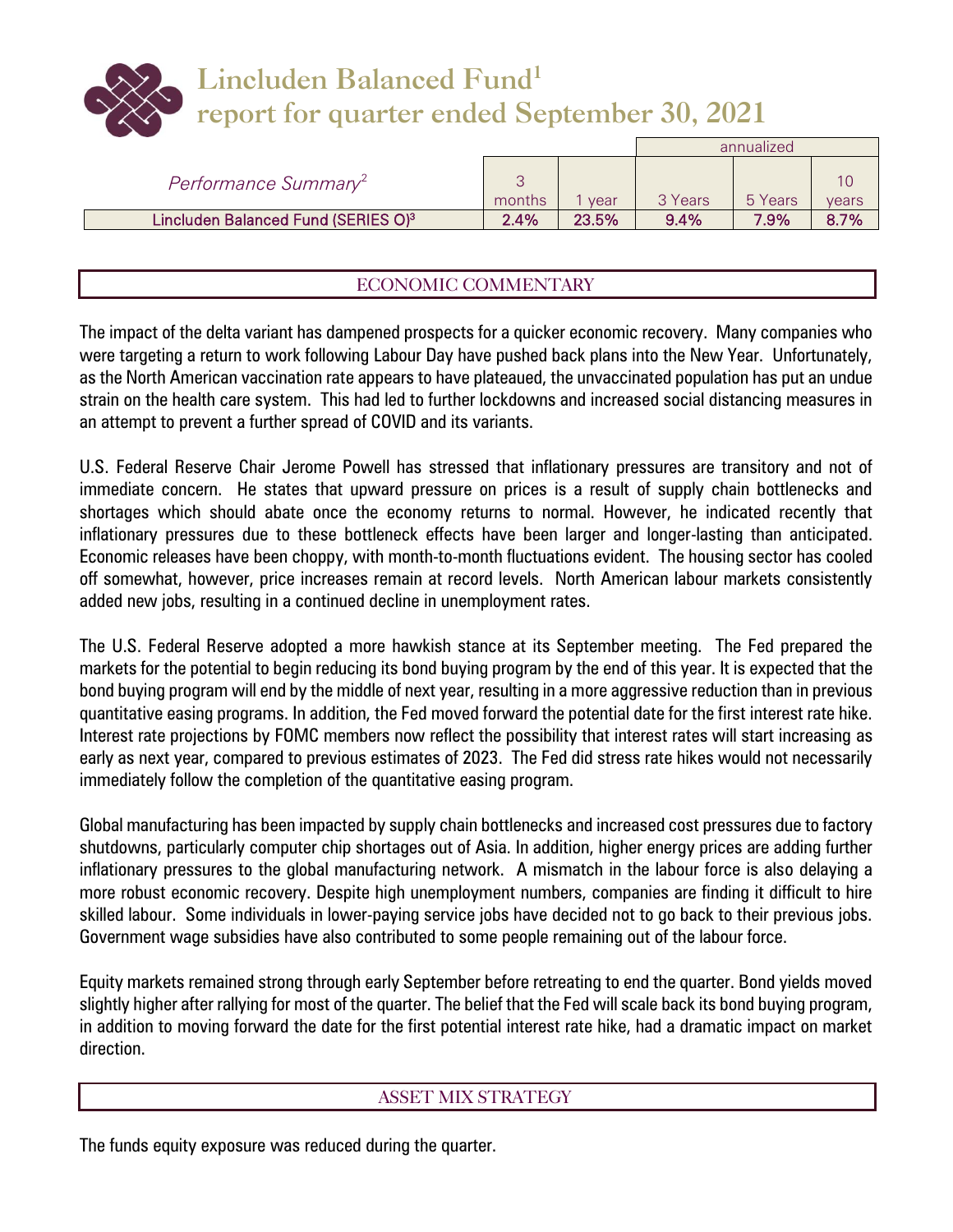## FIXED INCOME STRATEGY

Interest rates ended the third quarter moderately higher despite rallying for most of the quarter. Concerns about the impact of the delta variant on the economy contributed to lower yields for most of the quarter. Interest rates moved dramatically higher in late September, following the U.S. Federal Reserve adopting a more hawkish stance with respect to its monetary policy and quantitative easing program. The yield on the 10 year Government of Canada bond increased from 1.39% at the beginning of the quarter to 1.51% at the end of the quarter, an increase of 12 b.p. The yield hit a low of 1.12% in early August before moving higher for the balance of the quarter.

The slope of the yield curve was relatively unchanged during the quarter. Five year Government of Canada bond yields increased by 13 b.p., moving from 0.98% to 1.11%, while thirty year yields increased by 15 b.p., moving from 1.84% to 1.99%. The portfolio is positioned for a steepening of the yield curve.

The spread between corporate bonds and Government of Canada bonds was relatively unchanged during the quarter as prospects for improving economic conditions going forward provided continued support to credit markets. The portfolio continues to maintain a healthy position in high quality corporate bonds. The position in corporate bonds contributed modestly to performance during the quarter, given the benefit of a higher running yield. Provincial bond spreads were relatively unchanged during the quarter as well.

## EQUITY STRATEGY

During this period of elevated uncertainty, the Canadian equity portfolio posted a solid positive return and was ahead of the market which was flat.

The exposure to Information Technology was a strong contributor to the returns with both Constellation Software and in particular Topicus shares advancing. Shares in Topicus did well on the back of strong quarterly results. Investors interest has increased as they continue to get more familiar with the company.

The lower exposure to Materials contributed to the performance. The sector posted a slight decline as gold and mining related shares weakened.

Automotive systems and components manufacturer Magna declined due to the ongoing semiconductor shortage, which has resulted in lower expected auto production volumes in both Europe and North America. The shares remain attractively valued and catalysts include strong consumer demand, low customer inventory levels which will require replenishment, and an accommodative interest rate environment to continue facilitating the ease of financing and leasing of vehicles.

Strong stock selection in MTY Food Group and Power Corp. added to the returns.

Shares in mall-restaurant operator MTY Food Group continued to rebound nicely in the wake of an economic reopening. Two of the areas hit hardest during the pandemic were restaurants and retail shopping malls. A reopening of malls has allowed the company to open their restaurants which has resulted in a rebound in sales and earnings.

Power Corp. reported strong results during the quarter. The company continues to execute on expense reductions, launching new funds and raising additional third party capital, further simplifying its corporate structure, and realizing value on its core investments. Despite the strong price performance, the shares remain attractively valued and are trading at a discount to its net asset value, which consists of its partial ownership interests in Great-West Life and IGM Financial, as well as its portfolio of private investments.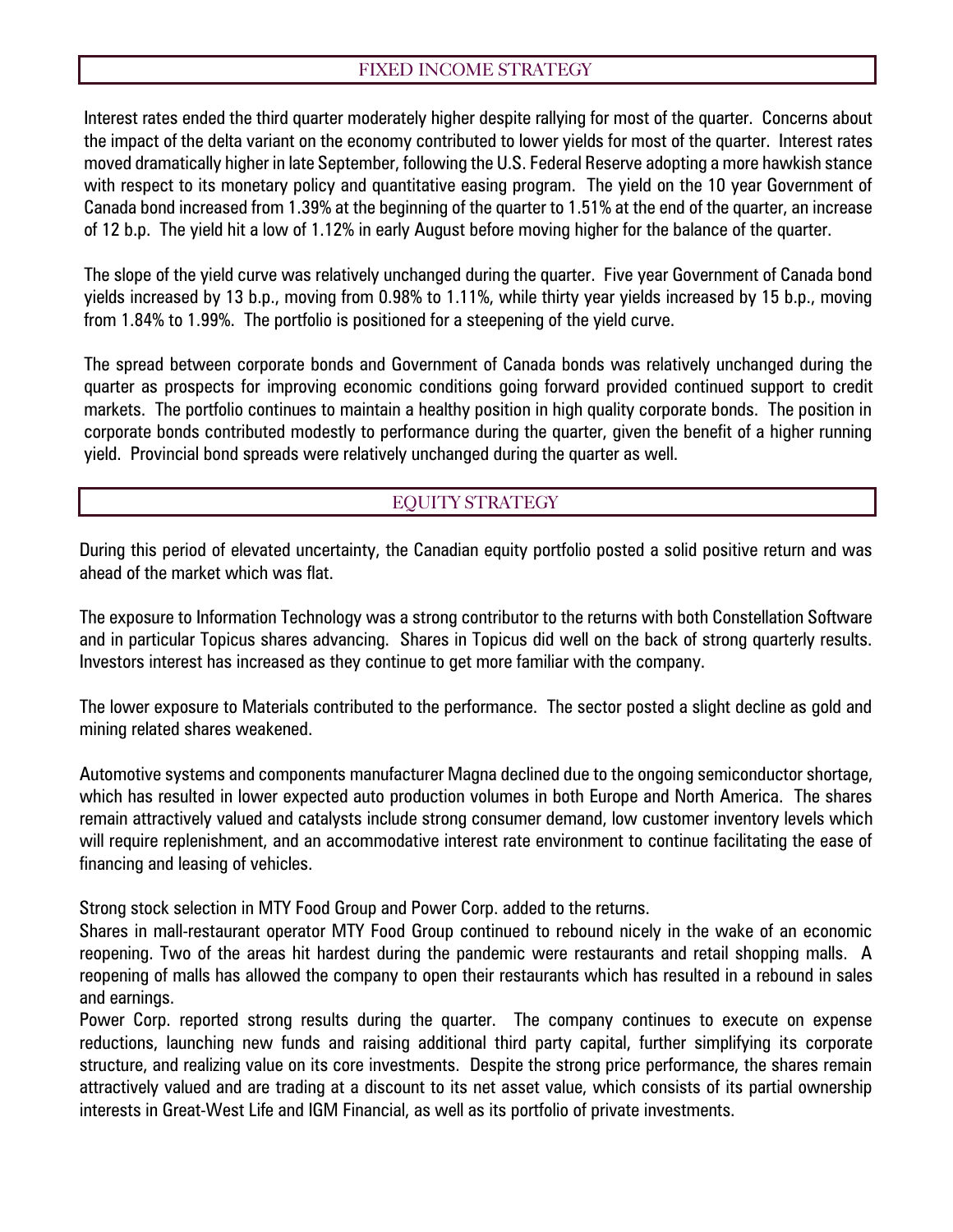An initial position in insurance company Intact Financial was added to the portfolio during the quarter. This is a name that we have previously held in the portfolio. It is a high quality company that trades at attractive valuation multiples.

Heavy equipment retailer Finning was sold during the quarter. The company is in a very cyclical industry with a share price that reflects such cyclicality. We took advantage of this volatility to lock in profits and sold shares at all time highs. The proceeds were redeployed in better value ideas

The Global equity portfolio posted a slight positive return and was in-line with the market.

Financials AXA, ING, and Nordea Bank were strong contributors to the returns during the period. In particular Nordea's profitability was strong due to revenue growth and cost control. A large share buy-back has been approved by the regulator which added to the stocks strength.

The lack of exposure to Materials contributed to the performance. The sector posted a slight decline as gold and mining related shares weakened.

Within the Health Care sector, Centene and Fresenius detracted from the returns while shares in Pfizer advanced. Centene is a US healthcare benefits provider specializing in Medicaid and Medicare plans. The company has been impacted by a higher MLR (Medical Loss Ratio) as a result of Covid related expenses. The impact of Covid is not unique to Centene and has negatively impacted the managed care industry. Nevertheless, trends for Medicaid spending and the integration of its Magellan acquisition lead to a positive medium term future. We believe the correction in the stock price is overdone.

Fresenius Medical Care is the leader in kidney dialysis in both clinical and at home settings. Covid has had a negative impact on the company as those on dialysis are more susceptible to death. Further there have been cost pressures on nurses salaries and inflation of supplies needed. Fresenius remains a leader in the field and these cost pressure will lead to increased reimbursements in the future, but the lag has caused a decline in the stock price that we believe will be temporary.

Shares in Pfizer appreciated as it has become apparent that their Covid vaccine will likely require regular booster shots. In addition, during the quarter the company acquired Trillium Therapeutics, which is focused on immuneoncology and considered a good strategic fit.

Energy holdings Royal Dutch Shell and Total advanced on the back of stronger oil and gas prices driven by a constructive demand/supply backdrop.

Shares in Associated British Foods declined during the period. The company had a disappointing quarter, as sales of bleach and cleaning chemicals dipped more than expected in the face of waning COVID concerns. The delay of the return to the office pressured the fashion business of Primark. We continue to hold as the chemical business is stabilizing, and the need to refresh our wardrobes remains likely as we work even part time back in the office.

The position in Oracle added to the performance. Software is increasingly being offered through its Cloud service. Oracle has also continued to move to a subscription based model which enhances the consistency of revenue and returns which garners a higher multiple. Early in the quarter, the company announced results that beat expectations which drove the stock higher.

A few of the holdings that had rallied throughout the year were sold as they generally reached their price objective. The proceeds were redeployed into existing and more stable holdings with lower valuation multiples and more attractive dividends.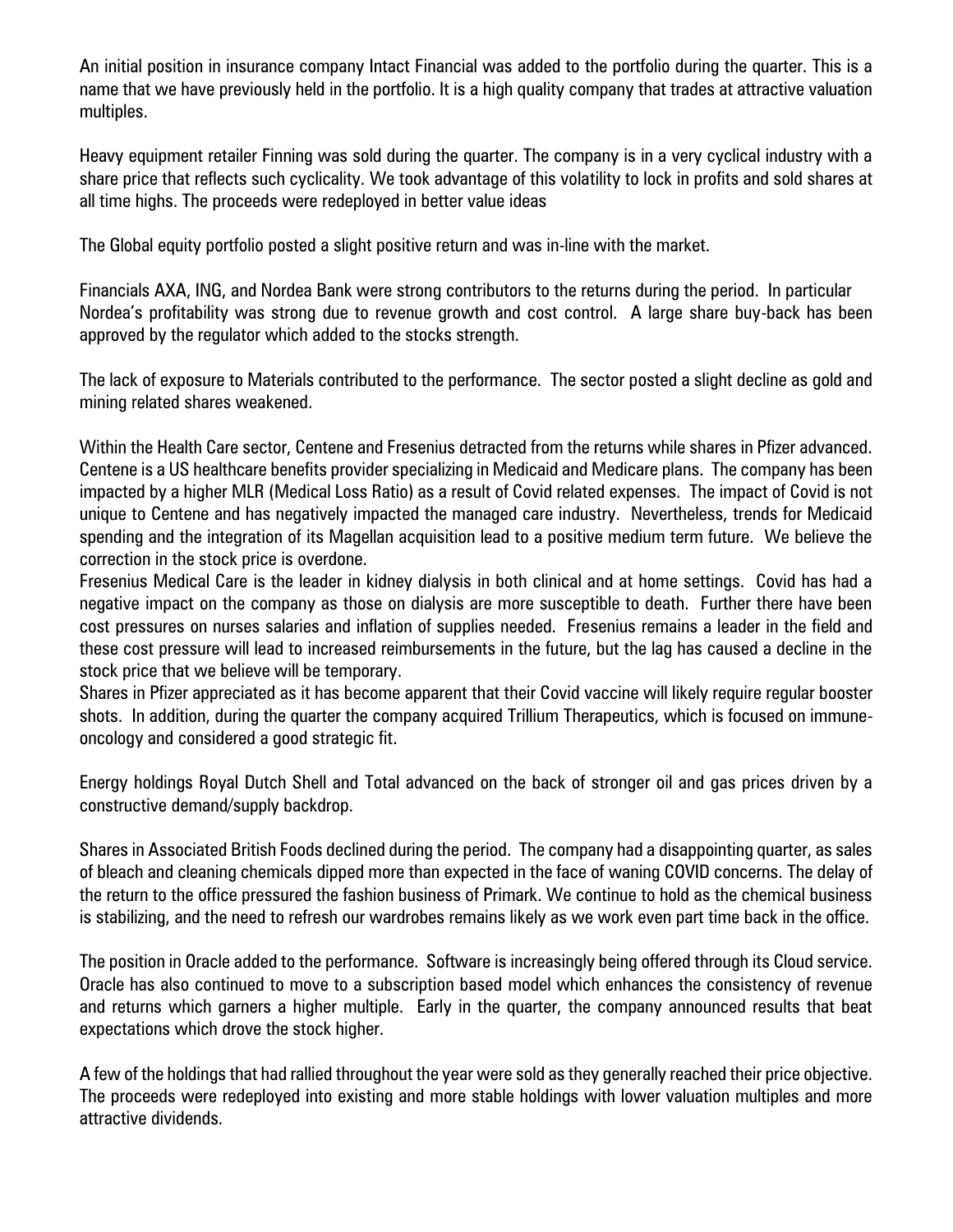The positions in Alibaba, Carnival, China Mobile, Lowes, and Sun Communities were sold.

 $\overline{a}$ 

Alibaba is a leading Chinese internet provider of e-commerce, internet content, online financial, and retail. The stock was sold in the quarter due to the uncertainty created by restrictions imposed by the government.

Cruise line operator Carnival was eliminated due to the ongoing virus and its lasting impact on the cruise ship travel industry which has seen reduced demand. In addition, the level of debt and reduced profit margins going forward are a concern.

The position in Lowe's was eliminated after the shares had reached their price objective. Going forward the housing outlook is somewhat uncertain due to interest rates and shortages of certain materials. In addition, the Covid induced spending spree on home renovations may be ending in the US as other parts of the economy reopen.

 $1$  Commissions, trailing commissions, management fees and expenses may be associated with mutual fund investments. Please read the prospectus before investing. The indicated rates of return are historical annual compounded total returns including changes in unit values and reinvestment of all distributions. They do not take in to account management fees, sales, redemption, distribution or optional charges or income taxes payable by any unit holder that would have reduced returns. Mutual funds are not guaranteed; their values change frequently and past performance may not be repeated.

<sup>&</sup>lt;sup>2</sup> Returns are presented excluding any investment management fees that may be charged to the investor's account. They are inclusive of the Fund's operating expenses.

<sup>&</sup>lt;sup>3</sup>The return for the quarter ended Sept 30, 2021 was 1.9% for the Series A units (the management fee is charged directly to the Fund). For the 12 months ended Sept 30 the return was 21.1%; for the three years, 7.2% annualized; for the five years 5.8%, and; since inception (July 31, 2007), 4.5% annualized. The return for the quarter ended Sept 30, 2021 was 2.31% for the Series F units ;for 12 months ending Sept 30, 2021 the return was 23.1%; for the 3 years 9.1% annualized and since inception (December 19, 2017) 8.0%.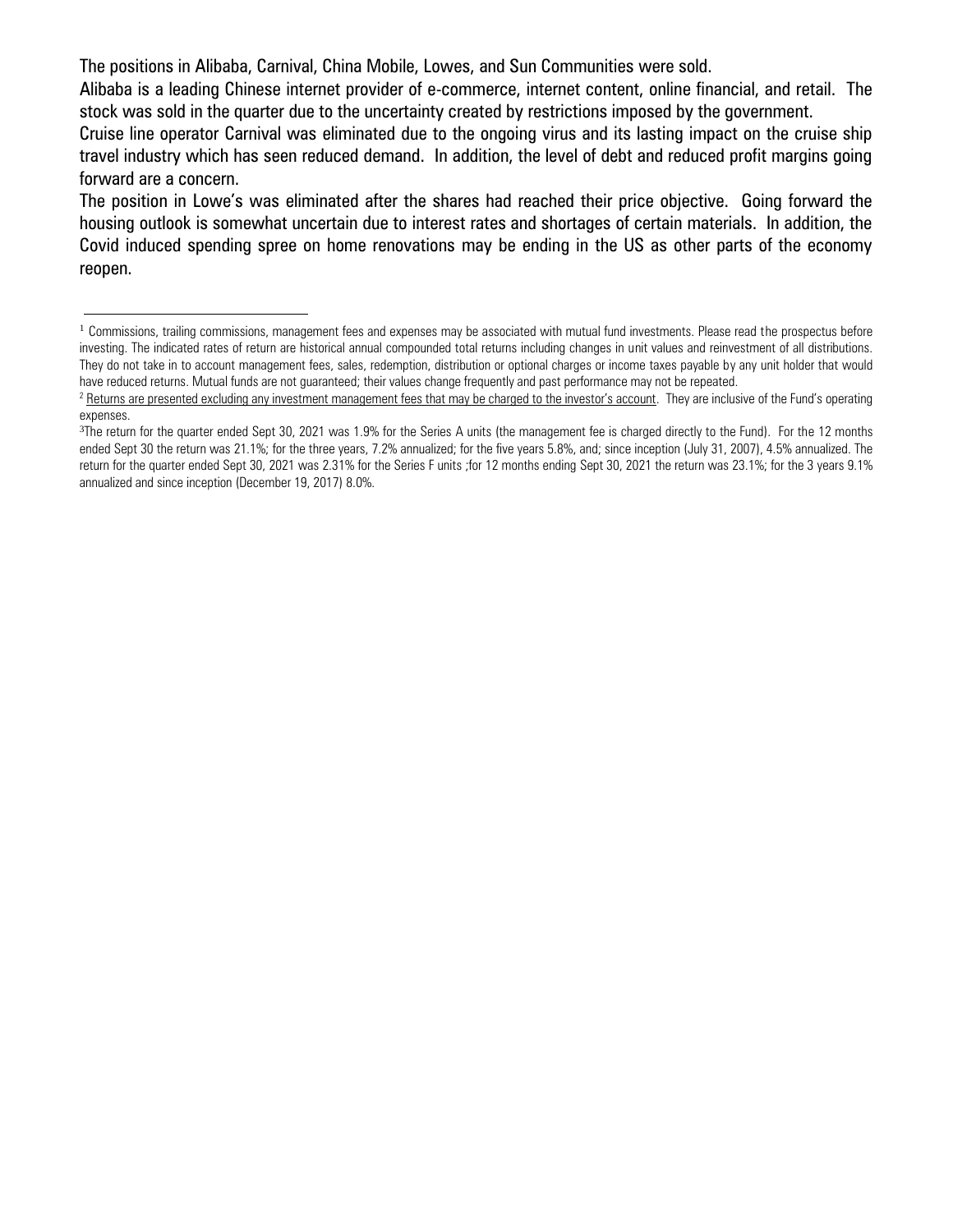

LINCLUDEN BALANCED FUND LINBAL

CIBC #LINF0001002

Canadian Dollar

30/09/2021

| Quantity                       | Symbol    | Security                                                      | <b>Unit</b><br><b>Cost Local</b> | <b>Total</b><br>Cost (\$CA) | Price<br>Local | Market<br>Value (\$CA) | % of<br><b>TF</b> | Current<br>Yield |
|--------------------------------|-----------|---------------------------------------------------------------|----------------------------------|-----------------------------|----------------|------------------------|-------------------|------------------|
| Cash & Equivalents             |           |                                                               |                                  |                             |                |                        |                   |                  |
| $-233,553$                     | cash      | <b>BRITISH POUNDS</b>                                         |                                  | $-398,586.03$               |                | $-398,586.03$          | $-0.5$            | $0.0\,$          |
| 2,906,480                      | cash      | <b>CANADIAN DOLLARS</b>                                       |                                  | 2,906,480.12                |                | 2,906,480.12           | 3.5               | 0.0              |
| 57,106                         | divacc    | Dividend Accrual Account - CA                                 |                                  | 57,106.04                   |                | 57,106.04              | 0.1               | 0.0              |
| 14,755                         | divacc    | Dividend Accrual Account - US                                 |                                  | 18,716.04                   |                | 18,688.53              | $0.0\,$           |                  |
| 178,404                        | cash      | <b>EURODOLLARS</b>                                            |                                  | 261,747.78                  |                | 261,747.78             | 0.3               | 0.0              |
| 261,570                        | cash      | U.S. DOLLARS                                                  |                                  | 331,304.20                  |                | 331,304.20             | 0.4               | $0.0\,$          |
| 200,000                        | 1350Z78P2 | <b>CDA T-BILLS</b><br>0.175% due November 10, 2021            | \$99.96                          | 199,914.00                  | \$99.99        | 199,972.00             | 0.2               | 0.2              |
| 200,000                        | 1350Z7AD6 | <b>GOVERNMENT OF CANADA</b><br>0.168% due November 25, 2021   | \$99.96                          | 199,912.00                  | \$99.98        | 199,964.00             | 0.2               | 0.2              |
| 500,000                        | 1350Z78R8 | <b>CDA T-BILLS</b><br>0.155% due December 9, 2021             | \$99.96                          | 499,808.00                  | \$99.98        | 499,885.00             | 0.6               | 0.2              |
|                                |           | <b>Cash &amp; Equivalents Total</b>                           |                                  | 4,076,402.15                |                | 4,076,561.64           | 4.9               | 0.0              |
| <b>Fixed Income</b>            |           |                                                               |                                  |                             |                |                        |                   |                  |
| <b>Canadian Pay Bonds</b>      |           |                                                               |                                  |                             |                |                        |                   |                  |
| <b>Canadian Pay Government</b> |           |                                                               |                                  |                             |                |                        |                   |                  |
| 1,680,000                      | 13509PHE6 | <b>CDA HOUSING FLOAT</b><br>0.435% due September 15, 2024 AAA | \$100.77                         | 1,692,926.76                | \$100.69       | 1,691,592.00           | 2.0               | 0.4              |
| 1,060,000                      | 135087L51 | CDA GOVT<br>0.250% due March 1, 2026 AAA                      | \$96.49                          | 1,022,794.00                | \$96.59        | 1,023,875.20           | 1.2               | 0.3              |
| 45,000                         | 135087F82 | <b>CDA GOVT</b><br>1.000% due June 1, 2027 AAA                | \$102.77                         | 46,244.25                   | \$99.16        | 44,622.45              | 0.1               | 1.0              |
| 80,000                         | 135087H23 | <b>CDA GOVT</b><br>2.000% due June 1, 2028 AAA                | \$101.85                         | 81,480.00                   | \$104.83       | 83,865.60              | 0.1               | 1.9              |
| 1,645,000                      | 135087K37 | <b>CDA GOVT</b><br>1.250% due June 1, 2030 AAA                | \$105.44                         | 1,734,464.50                | \$98.72        | 1,624,009.80           | 2.0               | 1.3              |
|                                |           | <b>Accrued Interest</b>                                       |                                  |                             |                | 8,007.08               | 0.0               |                  |
|                                |           | <b>Canadian Pay Government Total</b>                          |                                  | 4,577,909.51                |                | 4,475,972.13           | $5.4$             | 0.7              |
| <b>Canadian Pay Provincial</b> |           |                                                               |                                  |                             |                |                        |                   |                  |
| 325,000                        | 74814ZEH2 | PROV QUEBEC<br>4.250% due December 1, 2021 A                  | \$113.69                         | 369,499.51                  | \$100.64       | 327,089.75             | 0.4               | 4.2              |
| 865,000                        | 110709BJ0 | PROV B.C.<br>3.250% due December 18, 2021 AAA                 | \$108.61                         | 939,510.50                  | \$100.63       | 870,432.20             | 1.0               | 3.2              |
| 2,245,000                      | 68323AAW4 | PROV ONTARIO<br>3.150% due June 2, 2022 AA                    | \$106.53                         | 2,391,506.57                | \$101.90       | 2,287,655.00           | 2.8               | 3.1              |
| 380,000                        | 68323ACG7 | PROV ONTARIO<br>3.500% due June 2, 2024 AA                    | \$112.21                         | 426,382.70                  | \$106.95       | 406,391.00             | 0.5               | 3.3              |
| 235,000                        | 642869AJ0 | PROV NEW BRUNSWICK<br>3.650% due June 3, 2024 A               | \$110.18                         | 258,930.05                  | \$107.34       | 252,239.60             | 0.3               | 3.4              |

Lincluden Investment Management Page 1 of 11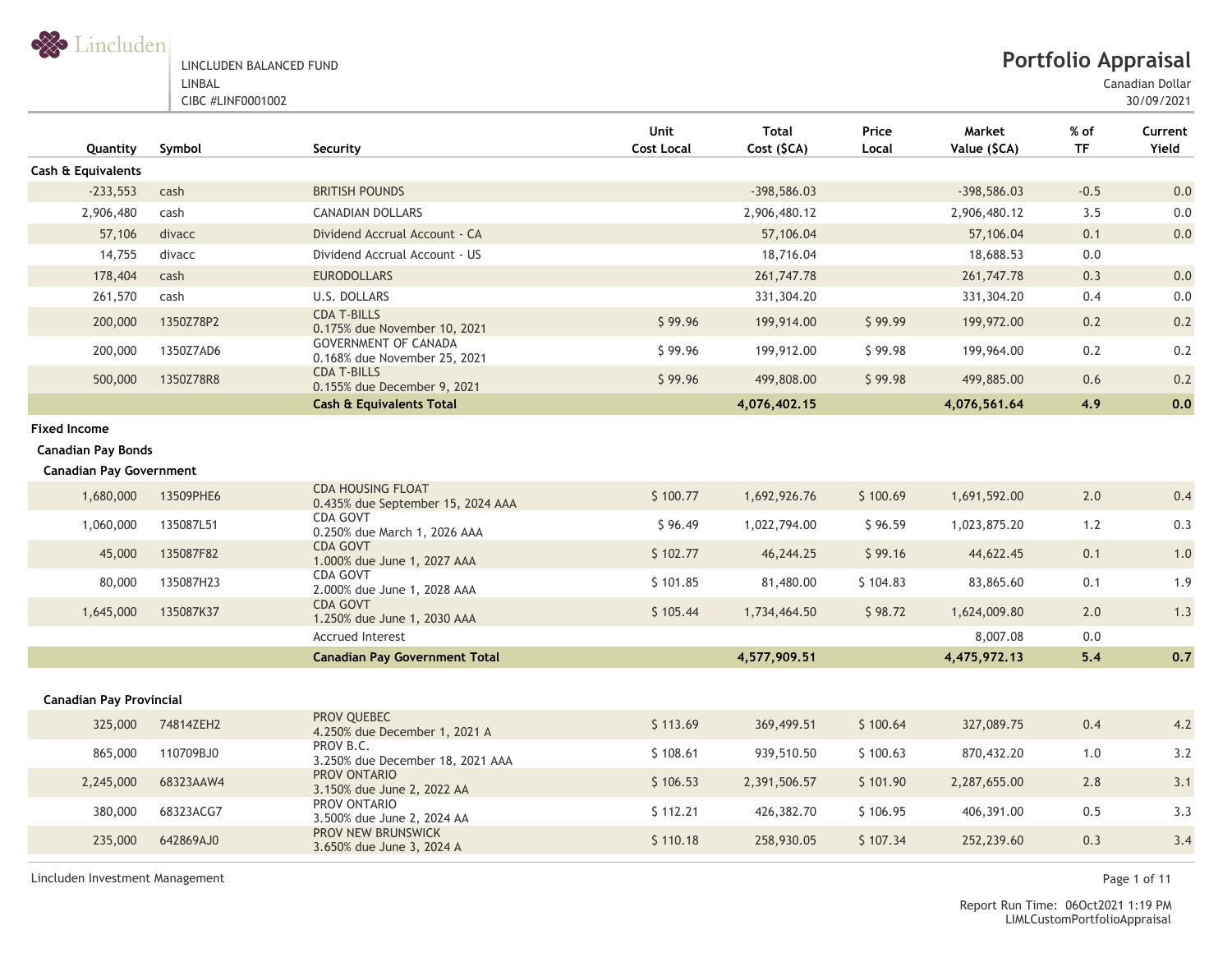

Canadian Dollar

| Quantity                      | Symbol    | Security                                                     | Unit<br><b>Cost Local</b> | <b>Total</b><br>Cost (\$CA) | Price<br>Local | Market<br>Value (\$CA) | $%$ of<br><b>TF</b> | Current<br>Yield |
|-------------------------------|-----------|--------------------------------------------------------------|---------------------------|-----------------------------|----------------|------------------------|---------------------|------------------|
| 165,000                       | 803854JW9 | PROV SASKATCHEWAN<br>3.200% due June 3, 2024 AAA             | \$106.87                  | 176,342.10                  | \$106.17       | 175, 175.55            | 0.2                 | 3.0              |
| 260,000                       | 74814ZES8 | PROV QUEBEC<br>3.750% due September 1, 2024 A                | \$114.10                  | 296,666.54                  | \$108.25       | 281,439.60             | 0.3                 | 3.5              |
| 1,210,000                     | 013051DQ7 | PROV. ALBERTA<br>2.350% due June 1, 2025 AA                  | \$97.50                   | 1,179,770.55                | \$104.33       | 1,262,356.70           | 1.5                 | 2.3              |
| 320,000                       | 563469UE3 | PROV MANITOBA<br>2.450% due June 2, 2025 AA                  | \$100.95                  | 323,050.00                  | \$104.69       | 335,020.80             | 0.4                 | 2.3              |
| 1,560,000                     | 74814ZEV1 | PROV QUEBEC<br>2.750% due September 1, 2025 A                | \$104.21                  | 1,625,675.81                | \$106.13       | 1,655,581.20           | 2.0                 | 2.6              |
| 1,235,000                     | 68323ADM3 | PROV ONTARIO<br>2.400% due June 2, 2026 AA                   | \$102.96                  | 1,271,514.00                | \$104.86       | 1,294,996.30           | 1.6                 | 2.3              |
| 190,000                       | C68012AD2 | <b>OMERS FINANCIAL TRUST</b><br>1.550% due April 21, 2027 AA | \$99.90                   | 189,811.90                  | \$99.65        | 189,338.80             | 0.2                 | 1.6              |
| 435,000                       | 68323AEE0 | PROV ONTARIO<br>2.600% due June 2, 2027 AA                   | \$107.30                  | 466,735.80                  | \$105.88       | 460,591.05             | 0.6                 | 2.5              |
| 974,942                       | 68333ZAE7 | <b>ONTARIO PROV CDA</b><br>2.700% due June 2, 2029 AA        | \$109.59                  | 1,068,431.72                | \$106.23       | 1,035,710.13           | 1.2                 | 2.5              |
| 620,000                       | 74814ZFF5 | PROV QUEBEC<br>2.300% due September 1, 2029 AA               | \$103.45                  | 641,395.49                  | \$103.62       | 642,419.20             | $0.8\,$             | 2.2              |
| 125,000                       | 68333ZAH0 | <b>ONTARIO PROV CDA</b><br>2.050% due June 2, 2030 AA        | \$105.55                  | 131,937.50                  | \$100.68       | 125,850.00             | 0.2                 | 2.0              |
| 440,000                       | 110709GK2 | PROV. B.C.<br>2.200% due June 18, 2030 AAA                   | \$99.19                   | 436,418.40                  | \$102.40       | 450,538.00             | 0.5                 | 2.1              |
|                               |           | <b>Accrued Interest</b>                                      |                           |                             |                | 89,080.07              | 0.1                 |                  |
|                               |           | <b>Canadian Pay Provincial Total</b>                         |                           | 12, 193, 579. 16            |                | 12, 141, 904. 96       | 14.6                | 2.7              |
| <b>Canadian Pay Municipal</b> |           |                                                              |                           |                             |                |                        |                     |                  |
|                               |           | <b>CITY OF TORONTO</b>                                       |                           |                             |                |                        |                     |                  |
| 220,000                       | 891288DS8 | 2.650% due November 9, 2029 AA                               | \$108.92                  | 239,624.00                  | \$105.41       | 231,906.40             | 0.3                 | 2.5              |
| 130,000                       | 98704CRB4 | YORK REGIONAL MUNICIPALITY<br>1.700% due May 27, 2030 AA     | \$99.90                   | 129,868.70                  | \$97.55        | 126,808.50             | 0.2                 | 1.7              |
|                               |           | <b>Accrued Interest</b>                                      |                           |                             |                | 3,055.14               | 0.0                 |                  |
|                               |           | <b>Canadian Pay Municipal Total</b>                          |                           | 369,492.70                  |                | 361,770.04             | 0.4                 | 2.2              |
| <b>Canadian Pay Corporate</b> |           |                                                              |                           |                             |                |                        |                     |                  |
| 275,000                       | 44810ZBF6 | <b>HYDRO ONE</b><br>3.200% due January 13, 2022 A            | \$107.13                  | 294,620.00                  | \$100.77       | 277, 103.75            | 0.3                 | 3.2              |
| 240,000                       | 891160K51 | <b>TD BANK</b><br>1.994% due March 23, 2022 AA               | \$98.79                   | 237,085.40                  | \$100.81       | 241,934.40             | 0.3                 | 2.0              |
| 395,000                       | 064151F24 | BK NOVA SCOTIA<br>2.360% due November 8, 2022 A              | \$99.99                   | 394,944.70                  | \$102.05       | 403,097.50             | 0.5                 | 2.3              |
| 370,000                       | 13596ZE68 | <b>CIBC</b><br>2.470% due December 5, 2022 A                 | \$99.60                   | 368,523.70                  | \$102.30       | 378,517.40             | 0.5                 | 2.4              |

Lincluden Investment Management Page 2 of 11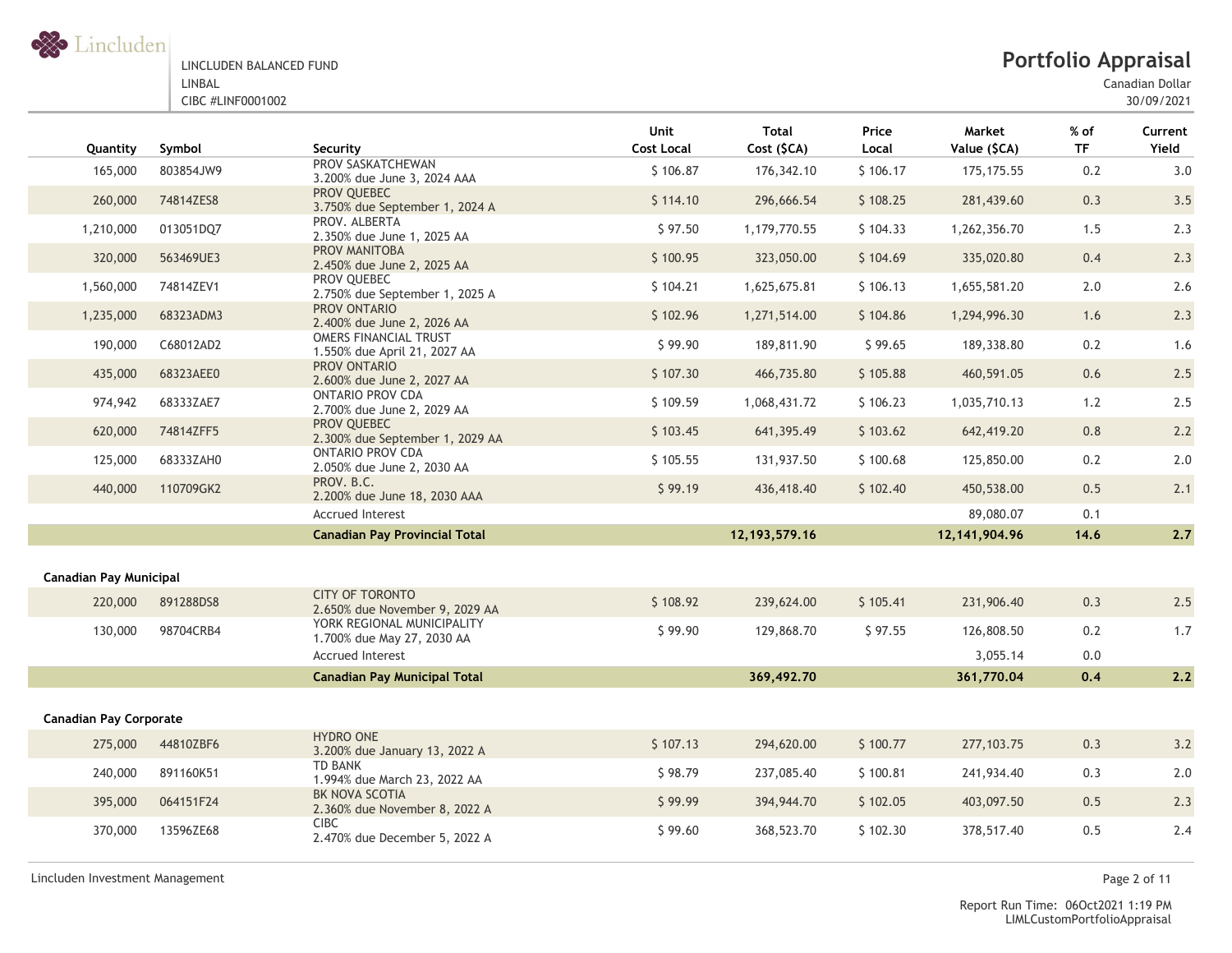

# **Portfolio Appraisal**

Canadian Dollar

30/09/2021

| Quantity | Symbol    | Security                                                      | Unit<br><b>Cost Local</b> | Total<br>Cost (\$CA) | Price<br>Local | Market<br>Value (\$CA) | $%$ of<br><b>TF</b> | Current<br>Yield |
|----------|-----------|---------------------------------------------------------------|---------------------------|----------------------|----------------|------------------------|---------------------|------------------|
| 305,000  | 0641514V2 | BK NOVA SCOTIA<br>2.980% due April 17, 2023 A                 | \$99.97                   | 304,914.60           | \$103.52       | 315,732.95             | 0.4                 | 2.9              |
| 170,000  | 06415EK46 | BK NOVA SCOTIA<br>2.380% due May 1, 2023 A                    | \$99.99                   | 169,974.50           | \$102.39       | 174,061.30             | 0.2                 | 2.3              |
| 450,000  | 891160LV3 | <b>TD BANK</b><br>1.909% due July 18, 2023 AA                 | \$97.07                   | 436,792.50           | \$102.08       | 459,337.50             | 0.6                 | 1.9              |
| 630,000  | 89353ZBX5 | TRANSCDA PIPELINES CLBL<br>3.690% due July 19, 2023 BBB       | \$104.30                  | 657,106.95           | \$104.10       | 655,798.50             | 0.8                 | 3.5              |
| 25,000   | 45834ZAN9 | INTER PIPELINE LTD<br>2.608% due September 13, 2023 BBB       | \$100.00                  | 25,000.00            | \$102.42       | 25,604.00              | 0.0                 | 2.5              |
| 105,000  | 82028KAT8 | <b>SHAW COMMUNICATIONS</b><br>4.350% due January 31, 2024 BBB | \$106.38                  | 111,702.73           | \$106.14       | 111,442.80             | 0.1                 | 4.1              |
| 55,000   | 45834ZAQ2 | INTER PIPELINE LTD<br>2.734% due April 18, 2024 BBB           | \$100.00                  | 55,000.00            | \$102.87       | 56,578.50              | 0.1                 | 2.7              |
| 100,000  | 13321LAK4 | <b>CAMECO CORP CLBL</b><br>4.190% due June 24, 2024 BBB       | \$100.92                  | 100,916.00           | \$106.27       | 106,268.00             | 0.1                 | 3.9              |
| 325,000  | 064151WY5 | BK NOVA SCOTIA<br>2.290% due June 30, 2024 A                  | \$103.33                  | 335,816.50           | \$103.37       | 335,939.50             | 0.4                 | 2.2              |
| 170,000  | 780086QY3 | ROYAL BANK<br>2.352% due July 2, 2024 A                       | \$100.00                  | 170,000.00           | \$103.05       | 175,188.40             | 0.2                 | 2.3              |
| 170,000  | 13607GFB5 | <b>CIBC</b><br>2.350% due August 28, 2024 A                   | \$100.00                  | 170,000.00           | \$102.93       | 174,981.00             | 0.2                 | 2.3              |
| 225,000  | 06368AAD2 | BK OF MTL<br>2.700% due September 11, 2024 AA                 | \$98.20                   | 220,945.42           | \$104.67       | 235,505.25             | 0.3                 | 2.6              |
| 150,000  | 06415EXV2 | BK NOVA SCOTIA<br>2.490% due September 23, 2024 A             | \$105.87                  | 158,799.00           | \$103.44       | 155, 161.50            | 0.2                 | 2.4              |
| 50,000   | 29251ZBQ9 | <b>ENBRIDGE INC</b><br>3.950% due November 19, 2024 BBB       | \$100.00                  | 50,000.00            | \$106.98       | 53,491.50              | 0.1                 | 3.7              |
| 595,000  | 89117FNR6 | <b>TD BANK</b><br>2.496% due December 2, 2024 AA              | \$103.00                  | 612,836.25           | \$103.59       | 616, 330. 75           | 0.7                 | 2.4              |
| 75,000   | 293365AC6 | <b>ENMAX CORP</b><br>3.805% due December 5, 2024 BBB          | \$100.00                  | 75,000.00            | \$106.14       | 79,608.00              | 0.1                 | 3.6              |
| 775,000  | 06368DCV4 | <b>BANK MONTREAL QUE</b><br>2.370% due February 3, 2025 A     | \$104.95                  | 813, 373.65          | \$103.12       | 799, 187. 75           | 1.0                 | 2.3              |
| 175,000  | 759480AJ5 | RELIANCE LP<br>3.836% due March 15, 2025 BBB                  | \$100.00                  | 174,996.50           | \$106.52       | 186,404.75             | 0.2                 | 3.6              |
| 70,000   | 45834ZAM1 | INTER PIPELINE LTD<br>3.173% due March 24, 2025 BBB           | \$95.80                   | 67,058.60            | \$104.22       | 72,951.20              | 0.1                 | 3.0              |
| 330,000  | 13607GPJ7 | <b>CIBC</b><br>2.000% due April 17, 2025 A                    | \$99.92                   | 329,749.20           | \$101.75       | 335,778.30             | 0.4                 | 2.0              |
| 85,000   | 02138ZAT0 | <b>ALTAGAS LTD</b><br>2.157% due June 10, 2025 BBB            | \$100.00                  | 85,000.00            | \$101.34       | 86,139.00              | 0.1                 | 2.1              |
| 130,000  | 780085N93 | ROYAL BANK<br>4.930% due July 16, 2025 AA                     | \$122.56                  | 159,325.00           | \$113.36       | 147,369.30             | 0.2                 | 4.3              |
| 15,000   | 95751ZAR4 | <b>WESTCOAST ENERGY</b><br>3.770% due December 8, 2025 BBB    | \$107.55                  | 16,132.20            | \$107.92       | 16,188.00              | 0.0                 | 3.5              |
| 115,000  | 13607GRU0 | <b>CIBC</b><br>1.100% due January 19, 2026 A                  | \$100.08                  | 115,092.00           | \$97.61        | 112,246.90             | 0.1                 | 1.1              |

Lincluden Investment Management Page 3 of 11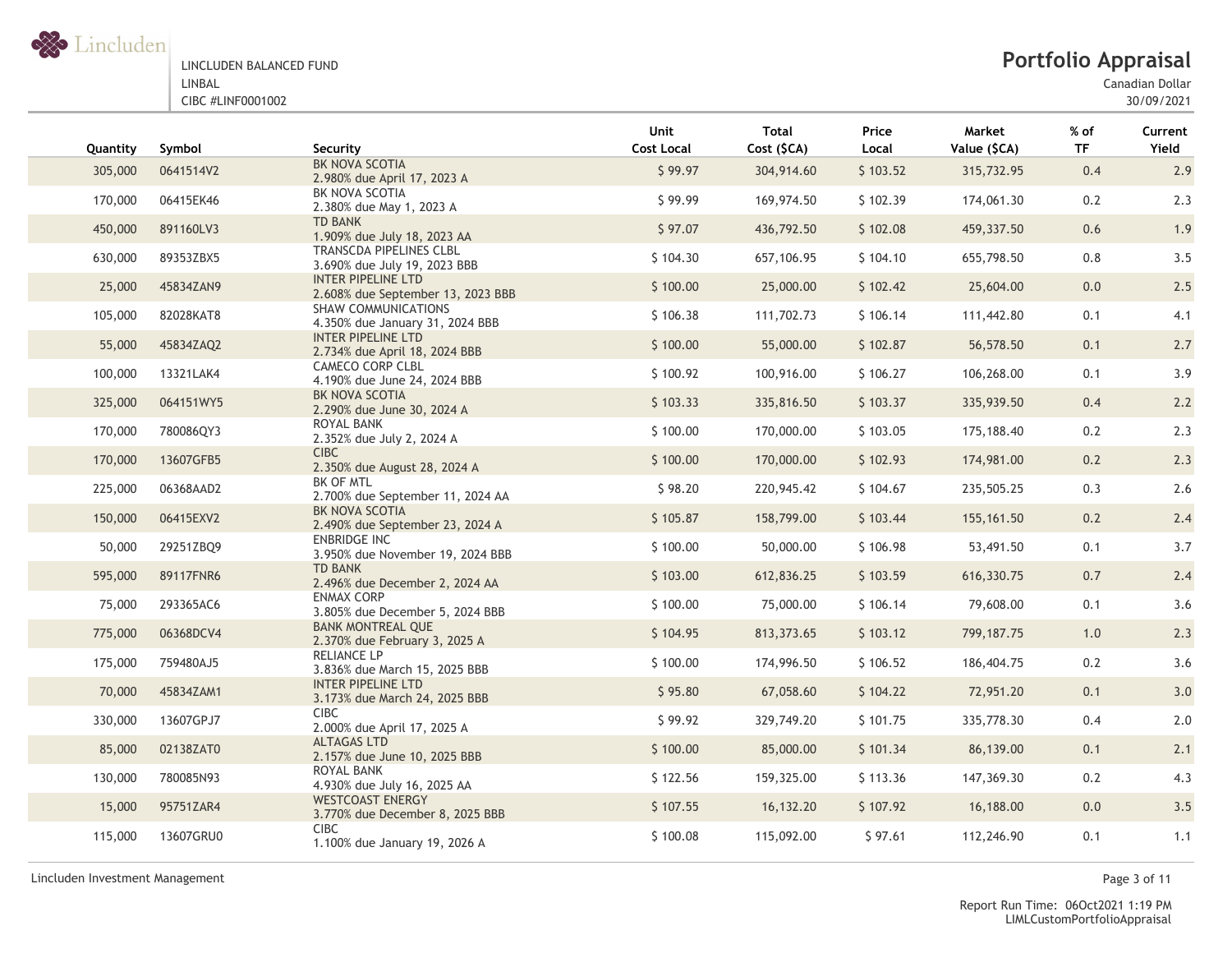

# **Portfolio Appraisal**

Canadian Dollar

30/09/2021

| Quantity | Symbol    | Security                                                        | Unit<br><b>Cost Local</b> | <b>Total</b><br>Cost (\$CA) | Price<br>Local | Market<br>Value (\$CA) | % of<br><b>TF</b> | Current<br>Yield |
|----------|-----------|-----------------------------------------------------------------|---------------------------|-----------------------------|----------------|------------------------|-------------------|------------------|
| 215,000  | 89117FPG8 | TD BANK CLBL<br>3.060% due January 26, 2026 A                   | \$99.96                   | 214,922.60                  | \$104.91       | 225,545.75             | 0.3               | 2.9              |
| 500,000  | 44810ZBR0 | <b>HYDRO ONE</b><br>2.770% due February 24, 2026 A              | \$105.22                  | 526,085.00                  | \$104.93       | 524,660.00             | 0.6               | 2.6              |
| 115,000  | 759480AK2 | <b>RELIANCE LP</b><br>3.750% due March 15, 2026 BBB             | \$99.68                   | 114,627.40                  | \$106.67       | 122,668.20             | 0.1               | 3.5              |
| 60,000   | 02138ZAP8 | <b>ALTAGAS LTD</b><br>4.120% due April 7, 2026 BBB              | \$99.94                   | 59,965.80                   | \$108.63       | 65,180.40              | 0.1               | 3.8              |
| 55,000   | 766910BG7 | RIOCAN REAL ESTATE INVT TR UNIT<br>1.974% due June 15, 2026 BBB | \$100.00                  | 55,000.00                   | \$99.07        | 54,490.70              | 0.1               | 2.0              |
| 725,000  | 63306AGJ9 | NATIONAL BANK<br>1.573% due August 18, 2026 A                   | \$99.99                   | 724,916.00                  | \$99.93        | 724,470.75             | 0.9               | 1.6              |
| 40,000   | 45834ZAP4 | <b>INTER PIPELINE LTD</b><br>3.484% due December 16, 2026 BBB   | \$100.42                  | 40,168.64                   | \$105.16       | 42,065.20              | 0.1               | 3.3              |
| 125,000  | 95751DAP7 | <b>WESTCOAST ENERGY INC</b><br>7.300% due December 18, 2026 BBB | \$97.89                   | 122,360.00                  | \$124.33       | 155,412.50             | 0.2               | 5.9              |
| 255,000  | 780086RQ9 | ROYAL BANK<br>2.328% due January 28, 2027 A                     | \$100.00                  | 255,000.00                  | \$102.42       | 261, 178.65            | 0.3               | 2.3              |
| 75,000   | 37252BAD4 | Genworth MI Canada Inc<br>2.955% due March 1, 2027 BBB          | \$100.00                  | 74,999.25                   | \$102.25       | 76,686.75              | 0.1               | 2.9              |
| 180,000  | 89353ZCF3 | <b>TRANSCDA PIPELINES</b><br>3.800% due April 5, 2027 BBB       | \$99.84                   | 179,713.80                  | \$108.07       | 194,517.00             | 0.2               | 3.5              |
| 365,000  | 35085ZBN5 | <b>ETR 407</b><br>2.430% due May 4, 2027 A                      | \$105.20                  | 383,965.95                  | \$103.08       | 376,256.60             | 0.5               | 2.4              |
| 40,000   | 86682ZAM8 | SUN LIFE FINANCIAL INC.<br>2.580% due May 10, 2027 A            | \$99.96                   | 39,984.80                   | \$102.71       | 41,085.60              | 0.0               | 2.5              |
| 135,000  | 014443AG0 | <b>ALECTRA INC</b><br>2.488% due May 17, 2027 A                 | \$100.00                  | 135,000.00                  | \$103.63       | 139,904.55             | 0.2               | 2.4              |
| 90,000   | 45834ZAR0 | <b>INTER PIPELINE LTD</b><br>4.232% due June 1, 2027 BBB        | \$100.00                  | 90,000.00                   | \$108.64       | 97,776.90              | 0.1               | 3.9              |
| 95,000   | 663307AL0 | NORTH WEST REDWATER PART<br>2.800% due June 1, 2027 BBB         | \$99.06                   | 94,109.85                   | \$103.62       | 98,439.95              | 0.1               | 2.7              |
| 175,000  | 02138ZAQ6 | <b>ALTAGAS LTD</b><br>3.980% due October 4, 2027 BBB            | \$100.39                  | 175,679.75                  | \$108.67       | 190,179.50             | 0.2               | 3.7              |
| 60,000   | 759480AL0 | <b>RELIANCE LP</b><br>2.680% due December 1, 2027 BBB           | \$99.98                   | 59,989.20                   | \$101.10       | 60,658.20              | 0.1               | 2.7              |
| 30,000   | 391906AC8 | <b>GTAA</b><br>6.450% due December 3, 2027 A                    | \$134.29                  | 40,285.80                   | \$124.88       | 37,463.10              | 0.0               | $5.2$            |
| 205,000  | 59162NAF6 | METRO INC.<br>3.390% due December 6, 2027 BBB                   | \$99.94                   | 204,879.05                  | \$107.10       | 219,552.95             | 0.3               | 3.2              |
| 65,000   | 39138CAH9 | <b>GREAT-WEST LIFECO</b><br>3.337% due February 28, 2028 A      | \$100.00                  | 65,000.00                   | \$107.70       | 70,002.40              | 0.1               | 3.1              |
| 540,000  | 70632ZAK7 | PEMBINA PIPELINE<br>4.020% due March 27, 2028 BBB               | \$100.42                  | 542,274.45                  | \$108.85       | 587,768.40             | 0.7               | 3.7              |
| 40,000   | 124900AC5 | <b>CCL INDUSTRIES</b><br>3.864% due April 13, 2028 BBB          | \$100.00                  | 40,000.00                   | \$108.12       | 43,248.80              | 0.1               | 3.6              |
| 120,000  | 391906AH7 | <b>GTAA</b><br>1.540% due May 3, 2028 A                         | \$100.96                  | 121,152.00                  | \$97.32        | 116,778.00             | 0.1               | 1.6              |
|          |           |                                                                 |                           |                             |                |                        |                   |                  |

Lincluden Investment Management Page 4 of 11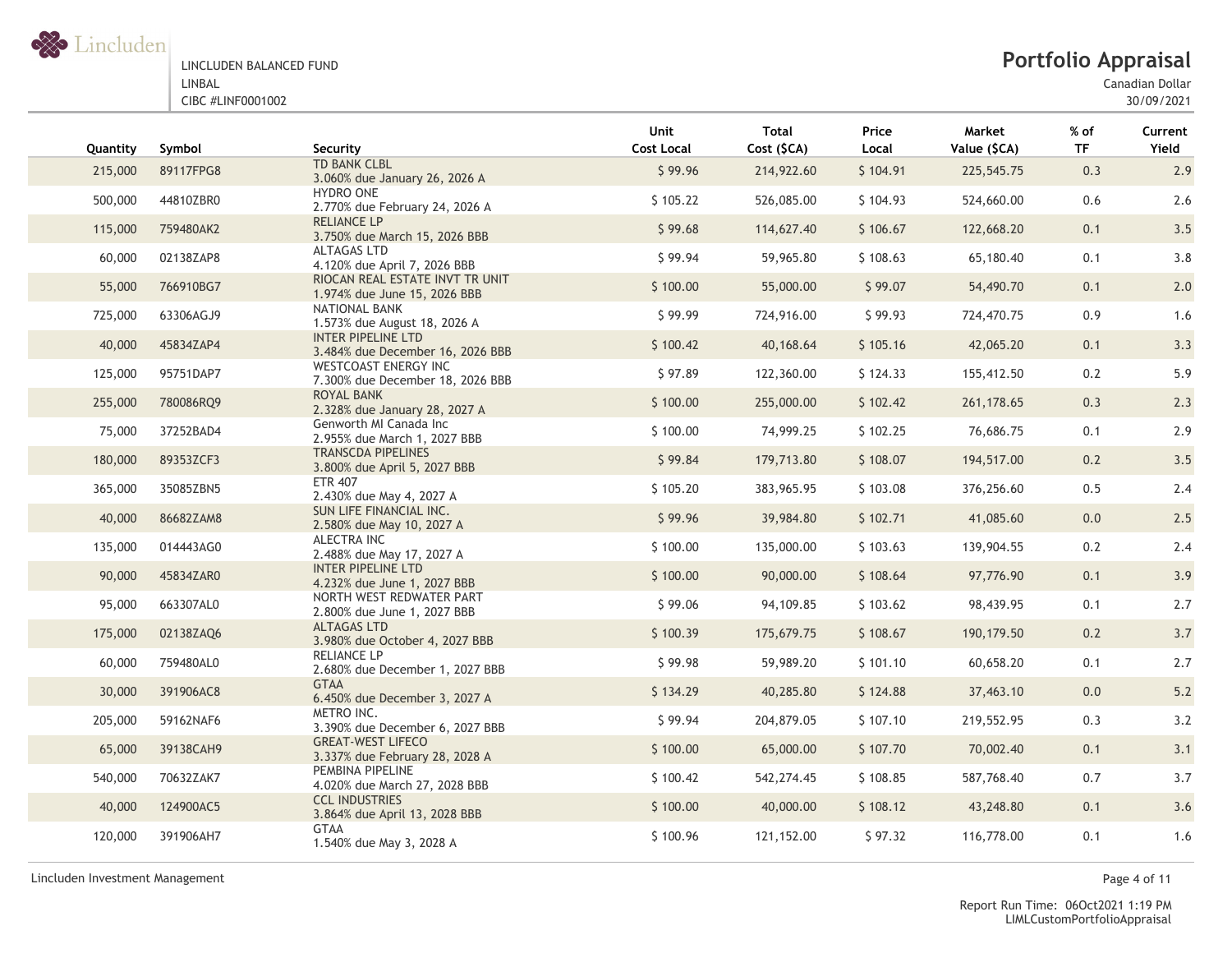

Canadian Dollar

| Quantity | Symbol    | Security                                                      | Unit<br><b>Cost Local</b> | <b>Total</b><br>Cost (\$CA) | Price<br>Local | Market<br>Value (\$CA) | $%$ of<br><b>TF</b> | Current<br>Yield |
|----------|-----------|---------------------------------------------------------------|---------------------------|-----------------------------|----------------|------------------------|---------------------|------------------|
| 30,000   | 07813ZCJ1 | <b>BELL CANADA</b><br>2.200% due May 29, 2028 BBB             | \$99.88                   | 29,963.10                   | \$99.62        | 29,886.30              | 0.0                 | 2.2              |
| 80,000   | 02138ZAW3 | ALTAGAS LTD<br>2.075% due May 30, 2028 BBB                    | \$100.00                  | 80,000.00                   | \$97.37        | 77,897.60              | 0.1                 | 2.1              |
| 60,000   | 293365AD4 | <b>ENMAX CORP</b><br>3.836% due June 5, 2028 BBB              | \$100.00                  | 60,000.00                   | \$107.34       | 64,405.80              | 0.1                 | 3.6              |
| 60,000   | 49327ZAA3 | <b>KEYERA CORP</b><br>3.934% due June 21, 2028 BBB            | \$100.00                  | 60,000.00                   | \$107.64       | 64,582.20              | 0.1                 | 3.7              |
| 130,000  | 136375CR1 | <b>CNR</b><br>3.200% due July 31, 2028 A                      | \$99.54                   | 129,404.60                  | \$106.96       | 139,053.20             | 0.2                 | 3.0              |
| 50,000   | 136375CS9 | <b>CNR</b><br>3.000% due February 8, 2029 A                   | \$99.54                   | 49,769.00                   | \$105.61       | 52,807.00              | 0.1                 | 2.8              |
| 160,000  | 775109BJ9 | ROGERS COMMUNICATIONS INC<br>3.250% due May 1, 2029 BBB       | \$106.52                  | 170,432.60                  | \$103.61       | 165,771.20             | 0.2                 | 3.1              |
| 225,000  | 17039AAP1 | <b>CHOICE PROPERTIES REIT</b><br>3.532% due June 11, 2029 BBB | \$101.23                  | 227,776.75                  | \$106.12       | 238,772.25             | 0.3                 | 3.3              |
| 55,000   | 29251ZBS5 | <b>ENBRIDGE INC</b><br>2.990% due October 3, 2029 BBB         | \$99.93                   | 54,962.05                   | \$102.81       | 56,544.95              | 0.1                 | 2.9              |
| 115,000  | 82028KAZ4 | SHAW COMMUNICATIONS INC<br>3.300% due December 10, 2029 BBB   | \$99.53                   | 114,456.05                  | \$103.68       | 119,228.55             | 0.1                 | 3.2              |
| 50,000   | 70632ZAQ4 | PEMBINA PIPELINE<br>3.310% due February 1, 2030 BBB           | \$99.92                   | 49,962.00                   | \$103.59       | 51,797.00              | 0.1                 | 3.2              |
| 30,000   | 539481AN1 | LOBLAW COS LTD<br>2.284% due May 7, 2030 BBB                  | \$100.00                  | 30,000.00                   | \$98.01        | 29,403.60              | 0.0                 | 2.3              |
| 450,000  | 07813ZCE2 | <b>BELL CANADA</b><br>2.500% due May 14, 2030 BBB             | \$99.75                   | 448,864.00                  | \$98.87        | 444,933.00             | 0.5                 | 2.5              |
| 150,000  | 39138CAK2 | <b>GREAT-WEST LIFECO</b><br>2.379% due May 14, 2030 A         | \$100.00                  | 150,000.00                  | \$100.45       | 150,675.00             | 0.2                 | 2.4              |
| 80,000   | 628957AG7 | <b>NAV CANADA</b><br>2.063% due May 29, 2030 AA               | \$100.00                  | 80,000.00                   | \$99.12        | 79,293.60              | 0.1                 | 2.1              |
| 65,000   | 87971MBS1 | <b>TELUS CORP</b><br>2.050% due October 7, 2030 BBB           | \$100.31                  | 65,198.25                   | \$94.49        | 61,415.90              | 0.1                 | 2.2              |
| 50,000   | 29251ZBU0 | <b>ENBRIDGE INC</b><br>3.100% due September 21, 2033 BBB      | \$99.83                   | 49,915.50                   | \$98.97        | 49,485.50              | 0.1                 | 3.1              |
| 70,000   | 29250NAX3 | <b>ENBRIDGE INC</b><br>6.625% due April 12, 2078 BBB          | \$108.42                  | 75,894.00                   | \$114.65       | 80,257.80              | 0.1                 | 5.8              |
| 200,000  | 780086SV7 | ROYAL BANL CALLB<br>4.000% due February 24, 2081 BBB          | \$100.00                  | 200,000.00                  | \$103.60       | 207,193.60             | 0.2                 | 3.9              |
| 145,000  | 56501RAL0 | MANULIFE FINANCIAL CORP.<br>3.375% due June 19, 2081 BBB      | \$100.00                  | 145,000.00                  | \$99.18        | 143,817.24             | 0.2                 | 3.4              |
| 70,000   | 866796AF2 | SUN LIFE FINANCIAL CLBL<br>3.600% due June 30, 2081 A         | \$100.00                  | 70,000.00                   | \$100.47       | 70,329.00              | 0.1                 | 3.6              |
|          |           | <b>Accrued Interest</b>                                       |                           |                             |                | 93,360.49              | 0.1                 |                  |
|          |           | <b>Canadian Pay Corporate Total</b>                           |                           | 13,412,382.63               |                | 13,784,849.33          | 16.6                | 2.8              |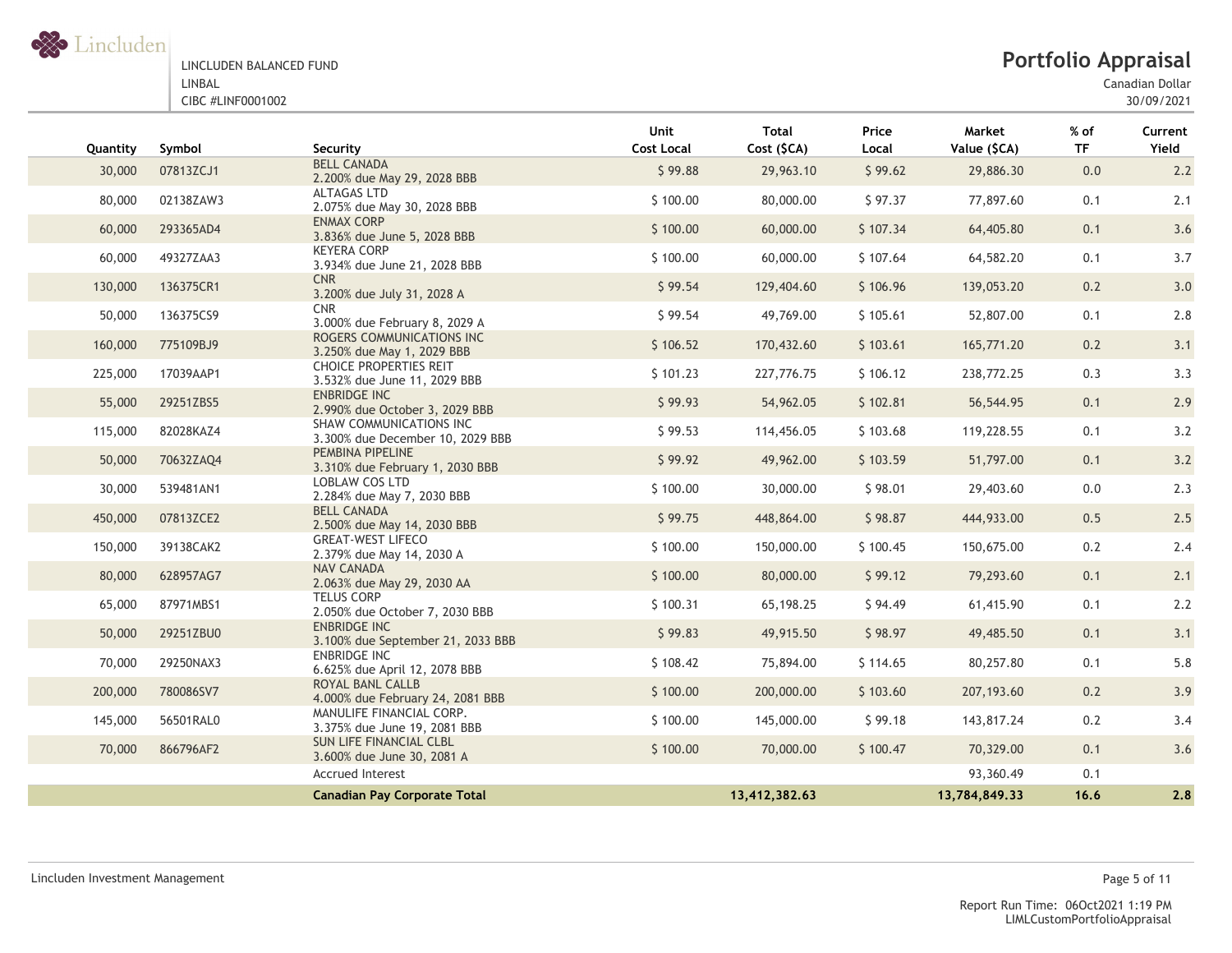S Lincluden LINCLUDEN BALANCED FUND

LINBAL

CIBC #LINF0001002

Canadian Dollar

30/09/2021

| Quantity                                | Symbol                | Security                        | Unit<br><b>Cost Local</b> | <b>Total</b><br>Cost (\$CA) | Price<br>Local | Market<br>Value (\$CA) | % of<br><b>TF</b> | Current<br>Yield |
|-----------------------------------------|-----------------------|---------------------------------|---------------------------|-----------------------------|----------------|------------------------|-------------------|------------------|
|                                         |                       | <b>Canadian Pay Bonds Total</b> |                           | 30,553,364.01               |                | 30,764,496.44          | 37.0              | 2.4              |
|                                         |                       | <b>Fixed Income Total</b>       |                           | 30,553,364.01               |                | 30,764,496.44          | 37.0              | 2.4              |
| <b>Equity</b><br><b>Canadian Equity</b> |                       |                                 |                           |                             |                |                        |                   |                  |
| Energy                                  |                       |                                 |                           |                             |                |                        |                   |                  |
| 8,960                                   | <b>CNQ</b>            | CANADIAN NAT RES LTD COM        | \$19.26                   | 172,545.73                  | \$46.31        | 414,937.60             | 0.5               | 4.1              |
| 112,718                                 | CVE                   | CENOVUS ENERGY INC.             | \$10.95                   | 1,234,221.30                | \$12.77        | 1,439,408.86           | 1.7               | 0.5              |
| 6,730                                   | CA15135U1176          | <b>CENOVUS Warrant</b>          | \$0.00                    | 0.00                        | \$7.48         | 50,340.40              | 0.1               | 0.0              |
| 191,082                                 | $\mathsf{CMG}\xspace$ | COMPUTER MODELLING GROUP        | \$7.12                    | 1,360,953.75                | \$4.74         | 905,728.68             | 1.1               | 4.2              |
| 86,535                                  | ESI                   | ENSIGN ENERGY SERVICES INC.     | \$5.95                    | 514,813.57                  | \$1.88         | 162,685.80             | 0.2               | 0.0              |
| 2,705                                   | PSI                   | <b>PASON SYSTEMS</b>            | \$10.64                   | 28,794.48                   | \$8.62         | 23,317.10              | $0.0\,$           | 2.3              |
| 4,115                                   | PEY                   | PEYTO EXPLORATION & DEV CORP    | \$8.90                    | 36,616.73                   | \$9.86         | 40,573.90              | 0.0               | 0.4              |
| 43,730                                  | SU                    | SUNCOR ENERGY INC NEW COM       | \$24.35                   | 1,065,023.22                | \$26.26        | 1,148,349.80           | 1.4               | 3.2              |
| 7,230                                   | <b>TRP</b>            | <b>TC Energy</b>                | \$53.59                   | 387,470.88                  | \$60.96        | 440,740.80             | 0.5               | $5.7$            |
| 18,370                                  | <b>VET</b>            | <b>VERMILION ENERGY INC COM</b> | \$30.50                   | 560,294.44                  | \$12.52        | 229,992.40             | 0.3               | 0.0              |
| 3,058                                   | <b>WCP</b>            | WHITECAP RESOURCES INC          | \$9.55                    | 29,203.87                   | \$7.01         | 21,436.58              | 0.0               | 2.8              |
|                                         |                       | <b>Energy Total</b>             |                           | 5,389,937.99                |                | 4,877,511.92           | 5.9               | 2.6              |
|                                         |                       |                                 |                           |                             |                |                        |                   |                  |
| <b>Materials</b>                        |                       |                                 |                           |                             |                |                        |                   |                  |
| 6,505                                   | CCL/B                 | <b>CCL INDUSTRIES CL B</b>      | \$51.50                   | 335,018.54                  | \$65.60        | 426,728.00             | 0.5               | 1.3              |
| 1,225                                   | <b>ITP</b>            | <b>INTERTAPE POLYMER</b>        | \$22.18                   | 27,172.08                   | \$27.55        | 33,748.75              | $0.0\,$           | 3.1              |
| 11,424                                  | SJ                    | <b>STELLA-JONES INC</b>         | \$37.13                   | 424, 143. 10                | \$42.65        | 487,233.60             | 0.6               | 1.7              |
|                                         |                       | <b>Materials Total</b>          |                           | 786,333.72                  |                | 947,710.35             | 1.1               | 1.6              |
| <b>Industrials</b>                      |                       |                                 |                           |                             |                |                        |                   |                  |
| 300                                     | <b>BDGI</b>           | BADGER INFRASTRUCTURE SOLUTIONS | \$26.63                   | 7,987.78                    | \$33.85        | 10,155.00              | 0.0               | 1.9              |
| 87,961                                  | <b>BDT</b>            | <b>BIRD CONSTRUCTION INC.</b>   | \$7.16                    | 629,961.73                  | \$9.84         | 865,536.24             | 1.0               | 4.0              |
| 120                                     | <b>BYD</b>            | <b>BOYD GROUP SERVICES INC</b>  | \$149.56                  | 17,947.73                   | \$234.95       | 28,194.00              | 0.0               | $0.2\,$          |
| 910                                     | CGY                   | <b>CALIAN GROUP LTD</b>         | \$35.09                   | 31,931.99                   | \$61.00        | 55,510.00              | 0.1               | 1.8              |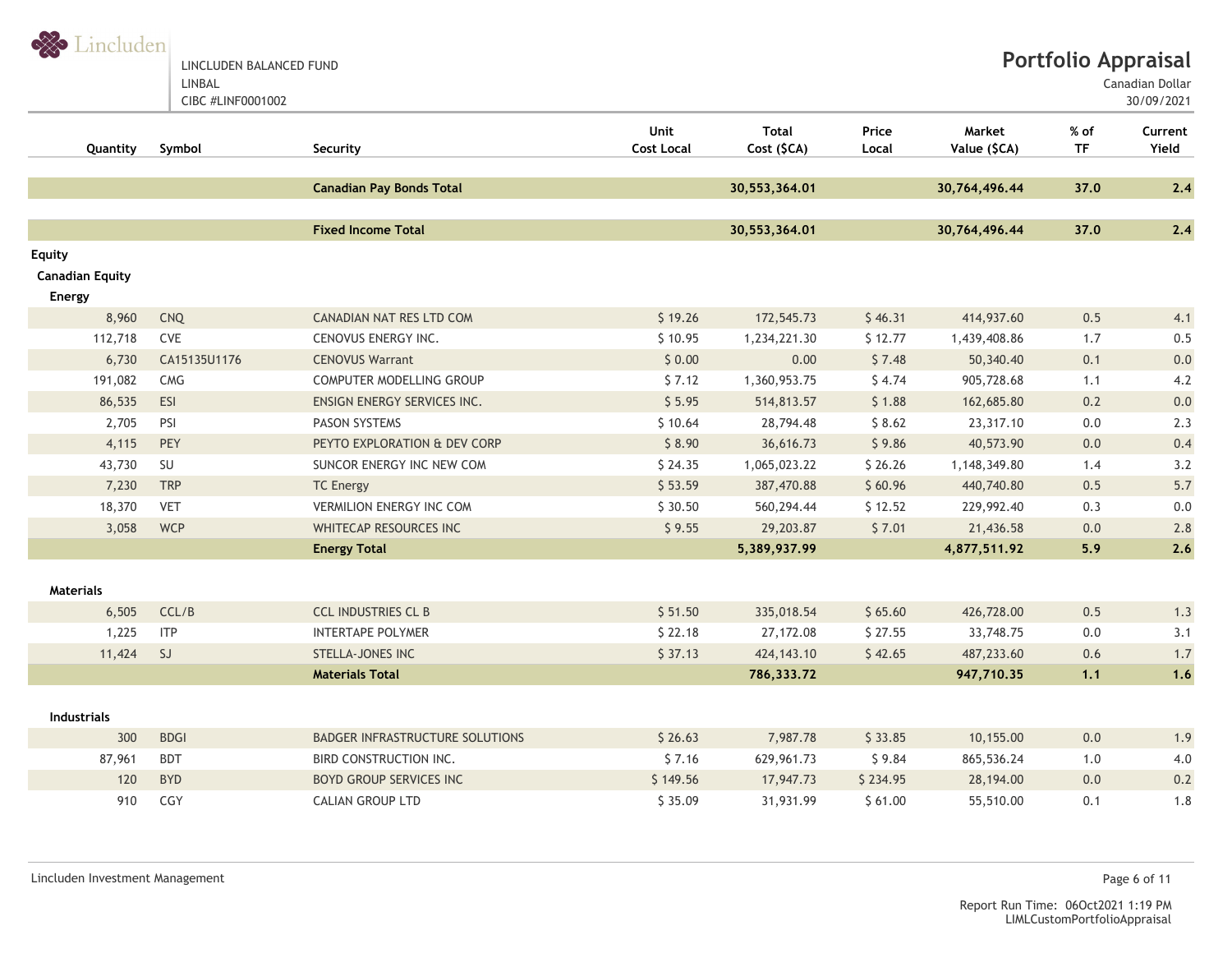

| LINCLUDEN BALANCED FUND |
|-------------------------|
| LINBAL                  |
| CIBC #LINF0001002       |

Canadian Dollar

30/09/2021

| Quantity                      | Symbol       | Security                                 | <b>Unit</b><br><b>Cost Local</b> | <b>Total</b><br>Cost (\$CA) | Price<br>Local | Market<br>Value (\$CA) | % of<br><b>TF</b> | Current<br>Yield |
|-------------------------------|--------------|------------------------------------------|----------------------------------|-----------------------------|----------------|------------------------|-------------------|------------------|
| 9,045                         | CNR          | CANADIAN NATL RY CO COM                  | \$92.65                          | 838,062.59                  | \$146.78       | 1,327,625.10           | 1.6               | 1.7              |
| 2,870                         | <b>XTC</b>   | <b>EXCO TECHNOLOGIES</b>                 | \$10.13                          | 29,081.25                   | \$9.91         | 28,441.70              | 0.0               | 4.0              |
| 930                           | <b>FTT</b>   | FINNING INT'L INC.                       | \$19.59                          | 18,219.19                   | \$31.25        | 29,062.50              | 0.0               | 2.9              |
| 930                           | <b>RCH</b>   | RICHELIEU HARDWARE LTD                   | \$25.83                          | 24,018.83                   | \$41.66        | 38,743.80              | 0.0               | 0.7              |
| 395                           | <b>RUS</b>   | RUSSEL METALS INC.                       | \$26.48                          | 10,458.44                   | \$30.37        | 11,996.15              | 0.0               | 5.0              |
|                               |              | <b>Industrials Total</b>                 |                                  | 1,607,669.53                |                | 2,395,264.49           | 2.9               | 2.5              |
| <b>Consumer Discretionary</b> |              |                                          |                                  |                             |                |                        |                   |                  |
| 14,675                        | GIL          | <b>GILDAN ACTIVEWEAR INC COM</b>         | \$27.69                          | 406,369.14                  | \$46.28        | 679,159.00             | $0.8\,$           | 1.6              |
| 1,970                         | MG           | MAGNA INTL INC COM                       | \$39.26                          | 77,343.11                   | \$95.32        | 187,780.40             | 0.2               | 2.3              |
| 3,990                         | <b>MRE</b>   | MARTINREA INTL INC.                      | \$8.81                           | 35,160.91                   | \$11.25        | 44,887.50              | 0.1               | 1.8              |
| 20,010                        | <b>MTY</b>   | MTY FOOD GROUP INC                       | \$36.15                          | 723,410.48                  | \$63.94        | 1,279,439.40           | 1.5               | 1.2              |
| 3,410                         | PZA          | PIZZA PIZZA ROYALTY CORP                 | \$14.63                          | 49,899.78                   | \$11.24        | 38,328.40              | 0.0               | 6.4              |
| 4,500                         | QSR          | RESTAURANT BRANDS INTL INC COM           | \$57.68                          | 259,577.95                  | \$77.60        | 349,200.00             | 0.4               | 3.5              |
|                               |              | <b>Consumer Discretionary Total</b>      |                                  | 1,551,761.38                |                | 2,578,794.70           | 3.1               | 1.8              |
| <b>Consumer Staples</b>       |              |                                          |                                  |                             |                |                        |                   |                  |
| 29,330                        | ATD/B        | ALIMENTATION COUCHE TARD B               | \$42.11                          | 1,234,999.34                | \$48.46        | 1,421,331.80           | 1.7               | 0.7              |
| 15,323                        | <b>NWC</b>   | NORTH WEST CO INC COM                    | \$25.65                          | 393,031.81                  | \$33.82        | 518,223.86             | 0.6               | 4.4              |
|                               |              | <b>Consumer Staples Total</b>            |                                  | 1,628,031.15                |                | 1,939,555.66           | 2,3               | $1.7$            |
| <b>Financials</b>             |              |                                          |                                  |                             |                |                        |                   |                  |
| 7,910                         | <b>BNS</b>   | <b>BANK N S HALIFAX COM</b>              | \$61.63                          | 487, 455.37                 | \$77.96        | 616,663.60             | $0.7\,$           | 4.6              |
| 9,107                         | BAM-A        | BROOKFIELD ASSET MGMT INC CL A LTD VT SH | \$42.14                          | 383,731.04                  | \$67.87        | 618,092.09             | 0.7               | 1.0              |
| 955                           | <b>BBU-U</b> | <b>BROOKFIELD BUSINESS PARTNERS LTD</b>  | \$48.59                          | 46,407.15                   | \$57.80        | 55,199.00              | 0.1               | 0.5              |
| 1,860                         | <b>CWB</b>   | CANADIAN WESTERN BANK                    | \$24.24                          | 45,078.38                   | \$36.67        | 68,206.20              | 0.1               | 3.2              |
| 7,095                         | ${\sf CM}$   | CDN IMPERIAL BK COMM TORONTO O COM       | \$90.26                          | 640,371.07                  | \$141.00       | 1,000,395.00           | 1.2               | 4.1              |
| 19,000                        | HCG          | HOME CAPITAL GROUP                       | \$24.66                          | 468,535.31                  | \$37.11        | 705,090.00             | $0.8\,$           | $0.0\,$          |
| 2,410                         | <b>IFC</b>   | <b>INTACT FINL CORP COM</b>              | \$174.58                         | 420,737.32                  | \$167.48       | 403,626.80             | 0.5               | 2.0              |
| 795                           | <b>LB</b>    | LAURENTIAN BANK OF CANADA                | \$46.19                          | 36,718.89                   | \$40.20        | 31,959.00              | 0.0               | 4.0              |
| 2,650                         | <b>ONEX</b>  | <b>ONEX CORPORATION</b>                  | \$52.78                          | 139,860.10                  | \$89.54        | 237,281.00             | 0.3               | 0.4              |
| 17,915                        | POW          | POWER CORP CDA SUB VTG                   | \$21.27                          | 381,033.43                  | \$41.75        | 747,951.25             | 0.9               | 4.3              |
| 10,250                        | <b>RY</b>    | ROYAL BK CDA MONTREAL QUE COM            | \$75.97                          | 778,688.75                  | \$126.03       | 1,291,807.50           | 1.6               | 3.4              |

Lincluden Investment Management Page 7 of 11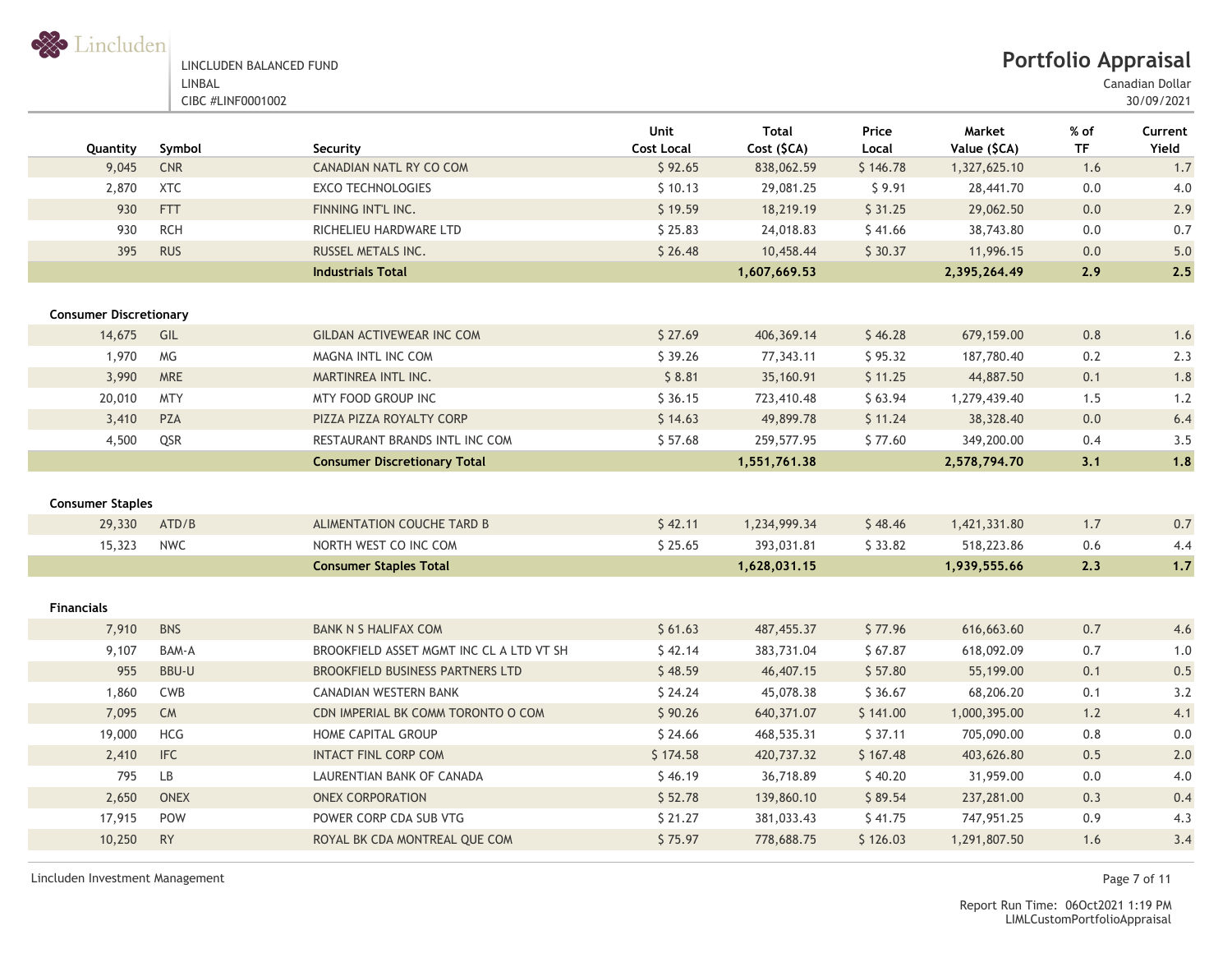

Canadian Dollar

30/09/2021

|                                        |             |                                           | <b>Unit</b>        | Total         | Price              | Market          | $%$ of    | Current    |
|----------------------------------------|-------------|-------------------------------------------|--------------------|---------------|--------------------|-----------------|-----------|------------|
| Quantity                               | Symbol      | Security                                  | <b>Cost Local</b>  | Cost (\$CA)   | Local              | Value (\$CA)    | <b>TF</b> | Yield      |
| 16,395                                 | TD          | TORONTO DOMINION BK ONT COM NEW           | \$55.83            | 915,368.57    | \$83.85            | 1,374,720.75    | 1.7       | 3.8        |
| 3,125                                  | <b>TCN</b>  | TRICON RESIDENTIAL INC                    | \$11.15            | 34,838.92     | \$16.90            | 52,812.50       | 0.1       | 1.7        |
|                                        |             | <b>Financials Total</b>                   |                    | 4,778,824.29  |                    | 7,203,804.69    | 8.7       | 3.0        |
| <b>Information Technology</b>          |             |                                           |                    |               |                    |                 |           |            |
| 7,845                                  | GIB/A       | CGI INC CL A SV                           | \$57.30            | 449,485.70    | \$107.59           | 844,043.55      | 1.0       |            |
| 493                                    | CSU         | CONSTELLATION SOFTWARE INC                | \$593.88           | 292,784.97    | \$2,075.02         | 1,022,984.86    | 1.2       | 0.2        |
| 790                                    | <b>DND</b>  | DYE & DURHAM LTD                          | \$42.65            | 33,696.74     | \$41.14            | 32,500.60       | 0.0       | 0.2        |
| 900                                    | ENGH        | <b>ENGHOUSE SYSTEMS LTD</b>               | \$48.11            | 43,301.79     | \$55.57            | 50,013.00       | 0.1       | 1.2        |
| 16,573                                 | <b>TOI</b>  | Topicus.com                               | \$62.64            | 1,038,069.42  | \$132.99           | 2,204,043.27    | 2.7       | 3.8        |
|                                        |             | <b>Information Technology Total</b>       |                    | 1,857,338.62  |                    | 4, 153, 585. 28 | 5.0       | 2.1        |
|                                        |             |                                           |                    |               |                    |                 |           |            |
| <b>Communication Services</b><br>7,000 | RCI.B       | ROGERS COMMUNICATIONS INC CL B            | \$55.39            | 387,754.51    | \$59.15            | 414,050.00      | 0.5       |            |
|                                        |             | <b>Communication Services Total</b>       |                    |               |                    |                 | 0.5       | 3.4<br>3,4 |
|                                        |             |                                           |                    | 387,754.51    |                    | 414,050.00      |           |            |
| <b>Real Estate</b>                     |             |                                           |                    |               |                    |                 |           |            |
| 1,325                                  | <b>ISV</b>  | <b>INFORMATION SERVICES CORP</b>          | \$29.56            | 39,170.53     | \$27.66            | 36,649.50       | 0.0       | 2.9        |
| 3,345                                  | IIP-U       | INTERRENT REAL ESTATE INVT TR TR UNIT NEW | \$12.91            | 43, 197. 97   | \$16.73            | 55,961.85       | 0.1       | 1.9        |
|                                        |             | <b>Real Estate Total</b>                  |                    | 82,368.50     |                    | 92,611.35       | 0.1       | 2.3        |
|                                        |             |                                           |                    |               |                    |                 |           |            |
|                                        |             | <b>Canadian Equity Total</b>              |                    | 18,070,019.67 |                    | 24,602,888.44   | 29.6      | 2.4        |
| <b>Foreign Equity</b>                  |             |                                           |                    |               |                    |                 |           |            |
| <b>US Equity</b>                       |             |                                           |                    |               |                    |                 |           |            |
| <b>Energy</b>                          |             |                                           |                    |               |                    |                 |           |            |
| 2,735                                  | EOG         | EOG RESOURCES INC.                        | <b>\$US 98.68</b>  | 360,282.57    | <b>\$US 80.27</b>  | 278,067.40      | 0.3       | 2.1        |
|                                        |             | <b>Energy Total</b>                       |                    | 360,282.57    |                    | 278,067.40      | 0.3       | 2.1        |
|                                        |             |                                           |                    |               |                    |                 |           |            |
| <b>Consumer Discretionary</b>          |             |                                           |                    |               |                    |                 |           |            |
| 2,210                                  | <b>DIS</b>  | DISNEY WALT CO COM DISNEY                 | <b>\$US 118.34</b> | 355,328.57    | <b>\$US 169.17</b> | 473,538.30      | 0.6       | 0.0        |
| 1,115                                  | DG          | <b>DOLLAR GENERAL CORP</b>                | <b>\$US 109.76</b> | 160,577.08    | <b>\$US 212.14</b> | 299,596.62      | 0.4       | $0.8\,$    |
| 6,420                                  | <b>DLTR</b> | <b>DOLLAR TREE INC COM</b>                | <b>\$US 89.82</b>  | 759,495.08    | <b>\$US 95.72</b>  | 778,354.07      | 0.9       | 0.0        |
|                                        |             |                                           |                    |               |                    |                 |           |            |

Lincluden Investment Management Page 8 of 11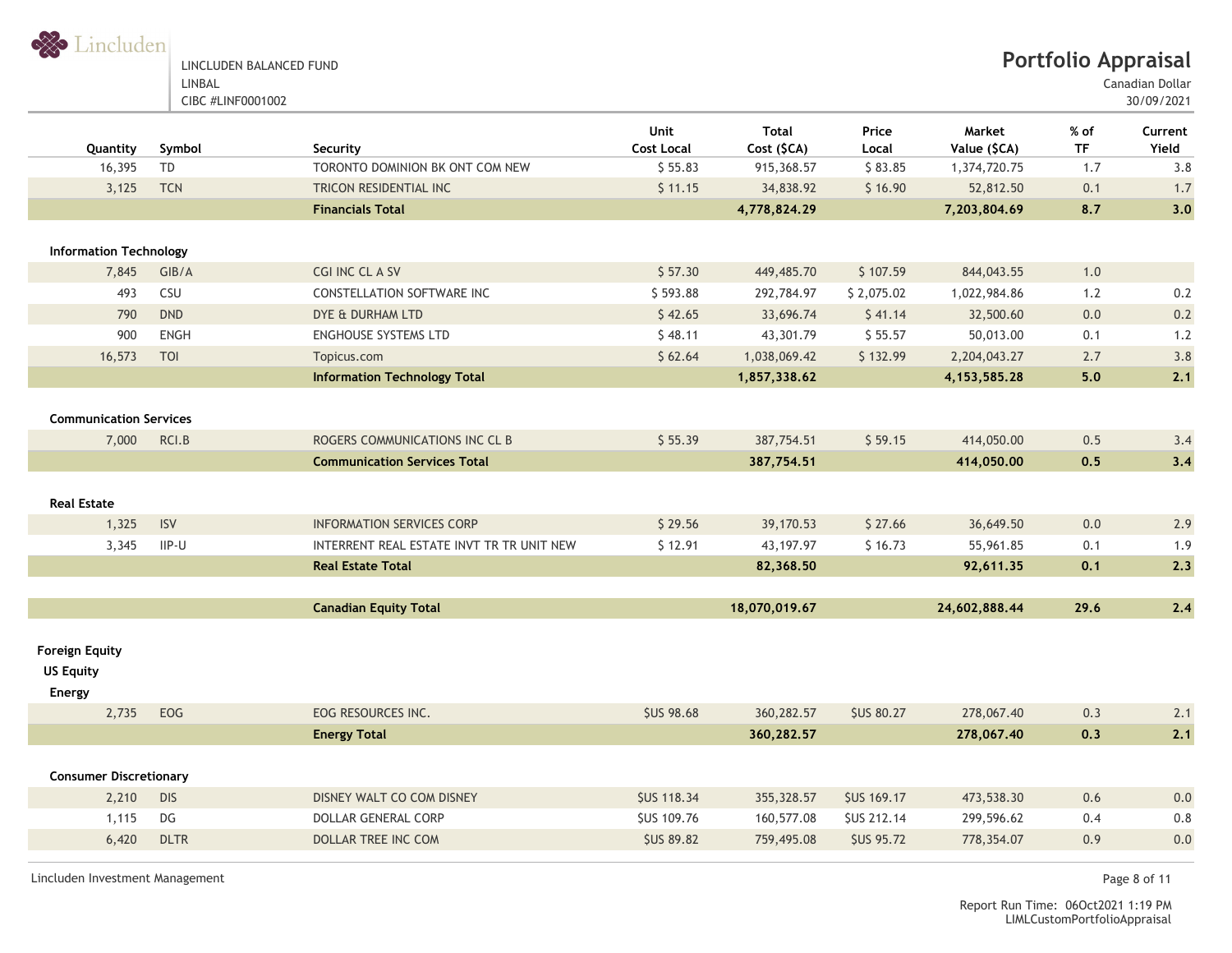

Canadian Dollar

30/09/2021

| Quantity                             | Symbol       | Security                            | Unit<br><b>Cost Local</b> | Total<br>Cost (\$CA) | Price<br>Local      | Market<br>Value (\$CA) | % of<br><b>TF</b> | Current<br>Yield |
|--------------------------------------|--------------|-------------------------------------|---------------------------|----------------------|---------------------|------------------------|-------------------|------------------|
| 5,550                                | TJX US       | TJX COMPANIES INC.                  | <b>\$US 56.13</b>         | 408,862.45           | <b>\$US 65.98</b>   | 463,814.99             | 0.6               | 1.6              |
| 1,130                                | <b>TSCO</b>  | TRACTOR SUPPLY CO COM               | <b>SUS 78.59</b>          | 123, 169. 45         | <b>\$US 202.61</b>  | 289,987.18             | 0.3               | 1.0              |
|                                      |              | <b>Consumer Discretionary Total</b> |                           | 1,807,432.63         |                     | 2,305,291.16           | 2.8               | 0.5              |
| <b>Consumer Staples</b>              |              |                                     |                           |                      |                     |                        |                   |                  |
| 10,200                               | KR           | KROGER CO COM                       | <b>\$US 27.02</b>         | 359,436.79           | <b>\$US 40.43</b>   | 522,328.11             | 0.6               | 2.1              |
| 10,401                               | <b>WBA</b>   | <b>WALGREENS BOOTS ALLIANCE</b>     | <b>SUS 57.42</b>          | 782,000.05           | <b>\$US 47.05</b>   | 619,832.31             | 0.7               | 4.1              |
| 4,258                                | <b>WMT</b>   | WALMART INC.                        | <b>\$US 109.16</b>        | 594,170.46           | <b>\$US 139.38</b>  | 751,701.82             | 0.9               | 1.6              |
|                                      |              | <b>Consumer Staples Total</b>       |                           | 1,735,607.31         |                     | 1,893,862.23           | 2.3               | 2.5              |
| <b>Health Care</b>                   |              |                                     |                           |                      |                     |                        |                   |                  |
| 8,665                                | <b>CNC</b>   | <b>CENTENE CORP DEL COM</b>         | <b>SUS 55.32</b>          | 639,453.46           | <b>\$US 62.31</b>   | 683,857.80             | 0.8               | 0.0              |
| 2,977                                | JNJ          | JOHNSON & JOHNSON COM               | <b>\$US 127.88</b>        | 489,509.25           | <b>\$US 161.50</b>  | 608,962.91             | 0.7               | 2.6              |
| 15,311                               | PFE          | PFIZER INC COM                      | <b>\$US 32.91</b>         | 644,548.33           | <b>\$US 43.01</b>   | 834,089.17             | 1.0               | 3.6              |
|                                      |              | <b>Health Care Total</b>            |                           | 1,773,511.04         |                     | 2,126,909.88           | 2.6               | 2.2              |
| <b>Financials</b>                    |              |                                     |                           |                      |                     |                        |                   |                  |
| 11,378                               | <b>BAC</b>   | BANK OF AMERICA CORPORATION COM     | <b>SUS 20.33</b>          | 302,710.06           | <b>SUS 42.45</b>    | 611,762.86             | 0.7               | 2.0              |
| 5,559                                | $\mathsf{C}$ | <b>CITIGROUP INC</b>                | <b>\$US 59.52</b>         | 428,324.20           | <b>\$US 70.18</b>   | 494,139.44             | 0.6               | 2.9              |
| 4,758                                | <b>MS</b>    | MORGAN STANLEY COM                  | <b>\$US 30.61</b>         | 185,827.25           | <b>\$US 97.31</b>   | 586,437.04             | 0.7               | 2.9              |
| 22,197                               | <b>WFC</b>   | WELLS FARGO & CO                    | <b>SUS 35.49</b>          | 1,015,604.32         | <b>SUS 46.41</b>    | 1,304,804.17           | 1.6               | 1.7              |
|                                      |              | <b>Financials Total</b>             |                           | 1,932,465.83         |                     | 2,997,143.51           | 3.6               | 2.2              |
| <b>Information Technology</b>        |              |                                     |                           |                      |                     |                        |                   |                  |
| 7,399                                | <b>CSCO</b>  | CISCO SYSTEMS INC.                  | <b>\$US 35.11</b>         | 342,068.94           | <b>\$US 54.43</b>   | 510,094.74             | 0.6               | 2.7              |
| 9,086                                | GLW          | CORNING INC                         | <b>SUS 24.44</b>          | 292,051.53           | <b>SUS 36.49</b>    | 419,938.87             | 0.5               | 2.6              |
| 1,279                                | <b>MSFT</b>  | MICROSOFT CORP COM                  | <b>\$US 47.63</b>         | 80,043.61            | <b>\$US 281.92</b>  | 456,705.16             | 0.5               | 0.9              |
| 8,213                                | ORCL         | ORACLE CORP COM                     | <b>\$US 52.87</b>         | 551,564.49           | <b>\$US 87.13</b>   | 906, 377.30            | 1.1               | 1.5              |
|                                      |              | <b>Information Technology Total</b> |                           | 1,265,728.58         |                     | 2,293,116.07           | 2.8               | 1.8              |
|                                      |              |                                     |                           |                      |                     |                        |                   |                  |
| <b>Communication Services</b><br>150 | <b>GOOGL</b> | ALPHABET INC CAP STK CL A           | SUS 1,140.26              | 240,620.68           | <b>SUS 2,673.52</b> | 507,942.07             | 0.6               | 0.0              |
|                                      |              |                                     |                           |                      |                     |                        |                   |                  |

Lincluden Investment Management Page 9 of 11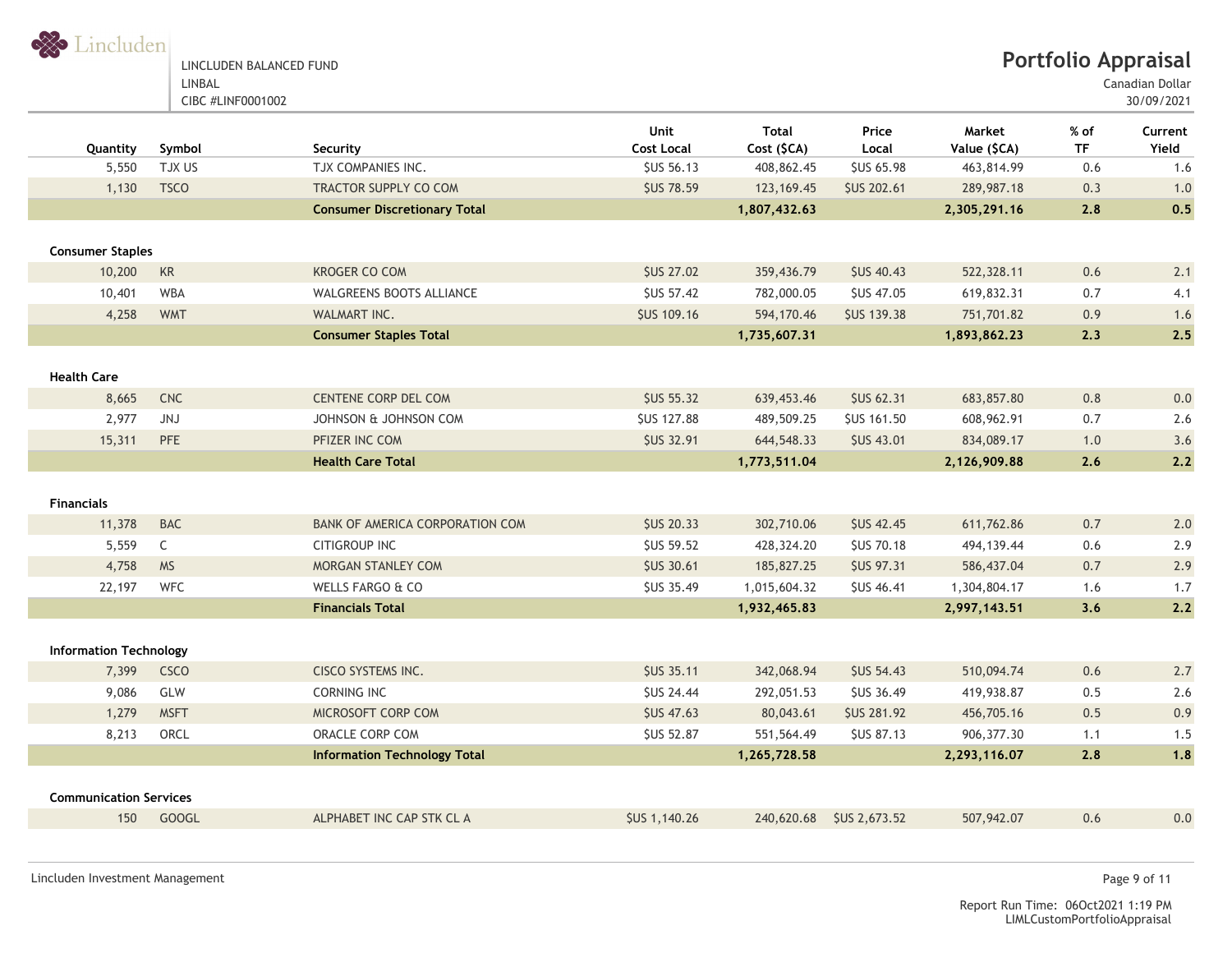S Lincluden LINCLUDEN BALANCED FUND LINBAL

CIBC #LINF0001002

**Portfolio Appraisal**

Canadian Dollar

30/09/2021

| Quantity                      | Symbol         | Security                              | Unit<br><b>Cost Local</b> | <b>Total</b><br>Cost (\$CA) | Price<br>Local     | Market<br>Value (\$CA) | $%$ of<br><b>TF</b> | Current<br>Yield |
|-------------------------------|----------------|---------------------------------------|---------------------------|-----------------------------|--------------------|------------------------|---------------------|------------------|
| 7,758                         | VZ             | <b>VERIZON COMMUNICATIONS INC COM</b> | <b>\$US 50.45</b>         | 508,980.39                  | <b>\$US 54.01</b>  | 530,717.53             | 0.6                 | 4.7              |
|                               |                | <b>Communication Services Total</b>   |                           | 749,601.07                  |                    | 1,038,659.60           | 1.3                 | 2.4              |
|                               |                |                                       |                           |                             |                    |                        |                     |                  |
| <b>Real Estate</b>            |                |                                       |                           |                             |                    |                        |                     |                  |
| 3,790                         | FRT            | FEDERAL REALTY INVT TR                | <b>\$US 106.91</b>        | 525,982.12                  | <b>\$US 117.99</b> | 566,400.85             | 0.7                 | 3.6              |
|                               |                | <b>Real Estate Total</b>              |                           | 525,982.12                  |                    | 566,400.85             | 0.7                 | 3.6              |
|                               |                |                                       |                           |                             |                    |                        |                     |                  |
|                               |                | <b>US Equity Total</b>                |                           | 10,150,611.15               |                    | 13,499,450.71          | 16.3                | 2.0              |
|                               |                |                                       |                           |                             |                    |                        |                     |                  |
| <b>International Equity</b>   |                |                                       |                           |                             |                    |                        |                     |                  |
| Energy                        |                |                                       |                           |                             |                    |                        |                     |                  |
| 3,920                         | RDS/A          | ROYAL DUTCH SHELL ADR 'A' SHS         | <b>\$US 50.19</b>         | 247,118.48                  | <b>\$US 44.57</b>  | 221,293.26             | 0.3                 | 2.8              |
| 4,225                         | <b>TTE</b>     | TOTAL ENERGIES SE                     | <b>\$US 48.72</b>         | 265,650.79                  | <b>\$US 47.93</b>  | 256,491.88             | 0.3                 | 5.4              |
|                               |                | <b>Energy Total</b>                   |                           | 512,769.27                  |                    | 477,785.14             | 0.6                 | 4.2              |
| <b>Industrials</b>            |                |                                       |                           |                             |                    |                        |                     |                  |
| 9,514                         | <b>BOKA NA</b> | <b>BOSKALIS WESTMINSTER</b>           | € 24.76                   | 360,895.08                  | € 26.28            | 366,832.49             | 0.4                 | 1.9              |
| 7,735                         | PRY IM         | PRYSMIAN SPA                          | € 20.31                   | 237,718.95                  | € 30.32            | 344,087.43             | 0.4                 | 1.6              |
| 3,386                         | <b>SIEGY</b>   | SIEMENS A G SPONSORED ADR             | <b>\$US 53.90</b>         | 235,323.89                  | <b>\$US 82.24</b>  | 352,699.45             | 0.4                 | 1.9              |
| 4,245                         | HO FP          | <b>THALES SA</b>                      | € 80.23                   | 503,726.49                  | € 84.16            | 524, 158.59            | 0.6                 | 2.1              |
| 2,720                         | DG FP          | <b>VINCI SA</b>                       | € 56.01                   | 226,601.95                  | € 90.15            | 359,760.87             | 0.4                 | 2.3              |
|                               |                | <b>Industrials Total</b>              |                           | 1,564,266.36                |                    | 1,947,538.83           | 2.3                 | 2.0              |
|                               |                |                                       |                           |                             |                    |                        |                     |                  |
| <b>Consumer Discretionary</b> |                |                                       |                           |                             |                    |                        |                     |                  |
| 10,335                        | 5108 JP        | BRIDGESTONE CORP.                     | ¥ 3,160.76                | 410,381.88                  | ¥ 5,306.00         | 624,081.85             | 0.8                 | 3.2              |
| 29,585                        | <b>INCH LN</b> | <b>INCHCAPE</b>                       | £ 6.83                    | 346,036.40                  | £ 8.11             | 409,476.00             | 0.5                 | 1.6              |
|                               |                | <b>Consumer Discretionary Total</b>   |                           | 756,418.28                  |                    | 1,033,557.85           | $1.2$               | 2.6              |
|                               |                |                                       |                           |                             |                    |                        |                     |                  |
| <b>Consumer Staples</b>       |                |                                       |                           |                             |                    |                        |                     |                  |
| 13,275                        | ABF LN         | <b>ASSOC BRITISH FOODS</b>            | £ 17.40                   | 395,825.44                  | £ 18.60            | 421,389.30             | 0.5                 | 0.3              |
| 9,830                         | AD NA          | KONINKLIJKE AHOLD DELHAIZE            | € 20.80                   | 302,255.83                  | € 28.74            | 414, 423. 15           | 0.5                 | 2.9              |
|                               |                |                                       |                           |                             |                    |                        |                     |                  |